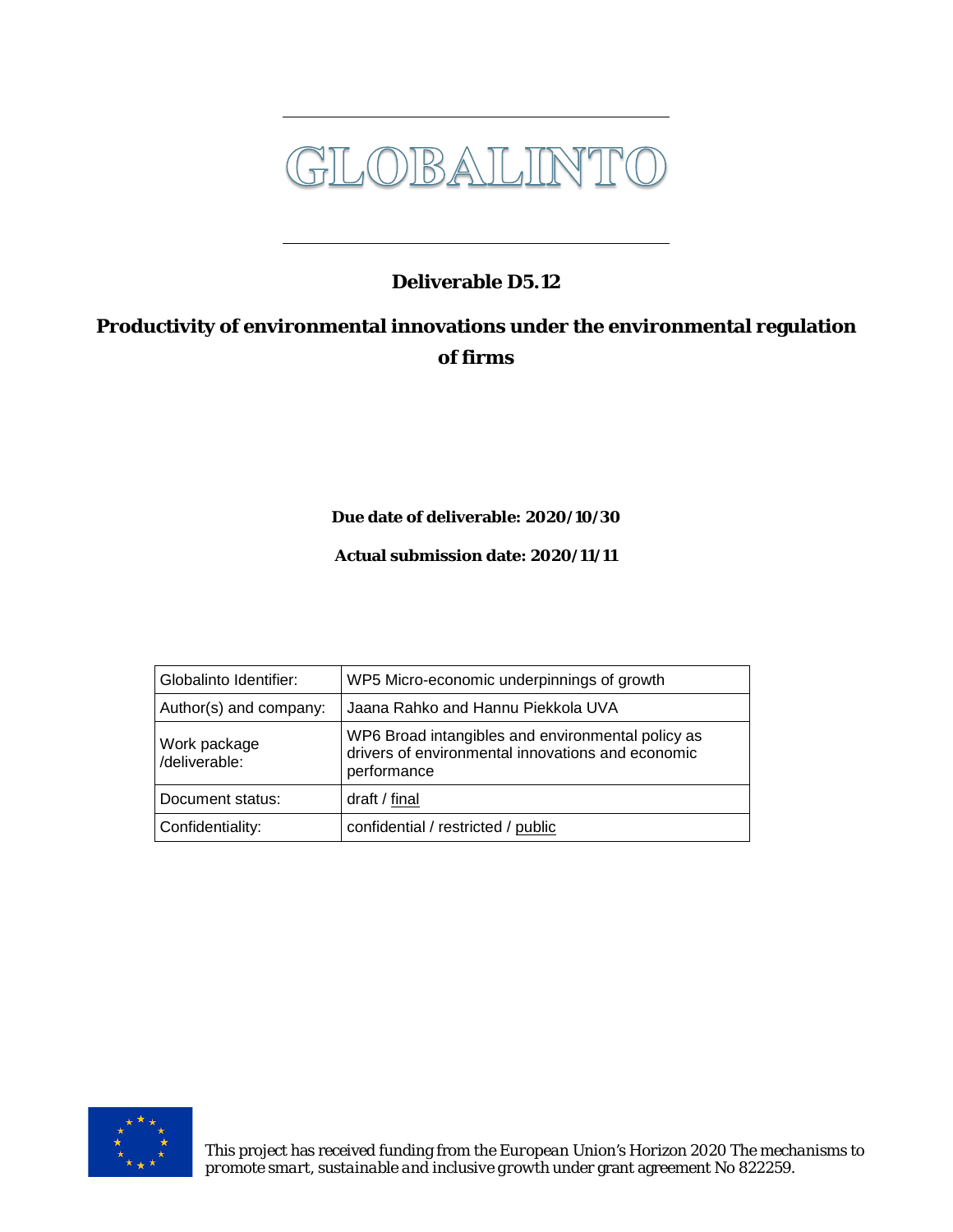

### **Table of Contents**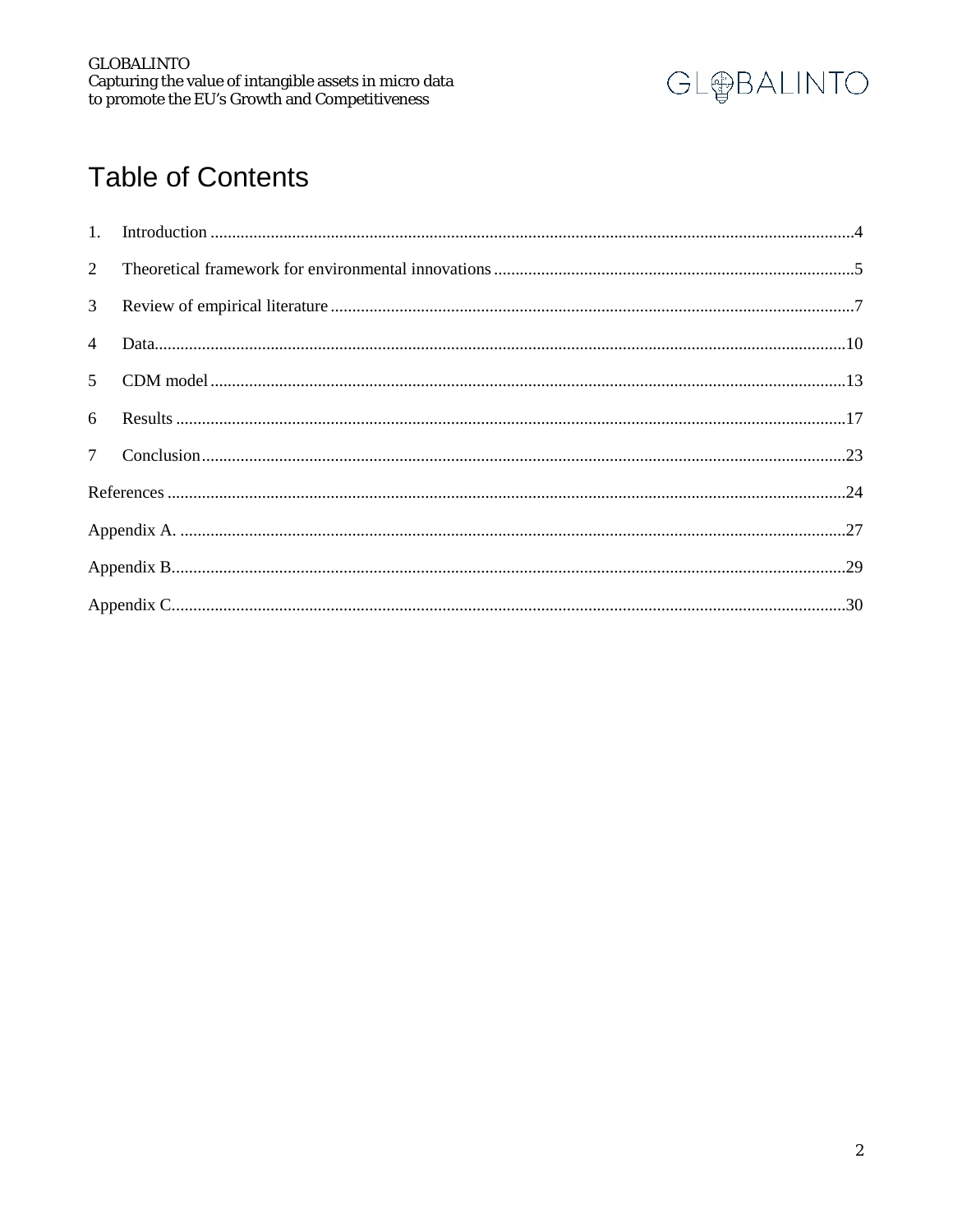### Executive Summary

Because of growing environmental concerns, environmental innovations (EIs) have become increasingly salient in the environmental policy and innovation strategies of firms. The aim of this paper is to analyze whether and how the productivity effects of EIs differ 1) depending on whether the EI is regulation motivated or voluntary, 2) depending on the environmental benefits achieved and 3) and in comparison to product innovations. As an addition to the prior literature analyzing regulation, environmental innovativeness and firm performance, we control for organizational efficiency and the endogeneity of all innovations by utilizing instrumental variables, panel data and a tripartite model of innovation decisions. We thus analyze product innovations together with pollution-reducing and resource-saving EIs and with the EIs separately when EI decisions are induced by environmental regulation. This paper show the productivity effects of innovations vary across different types of environmental innovations. The strong version of the Porter hypothesis gains support in Finland. We find that environmental regulation-induced EIs enhance firm performance.

The strategy of introducing new environmental regulations will increase innovativity, which in turn leads to improved firm performance that can apparently cover all of the costs from regulation. Finnish firms have benefitted from a first-mover advantage by becoming "green" in many industries, a reason for good performance suggested initially by Lieberman and Montgomery (1988). This is evidently driven by regulation that has become more stringent especially in last observation year 2014 so that the shares of environmental innovations driven by regulation have increased over time.

It is clear that EIs require cooperation with consultants, while they are unrelated to organizational change or even negatively to organizational investment. The organizational structure within firms is less important than the ability to be connected with experts and consultants who can enable firms to fulfill the targets set by environmental regulations.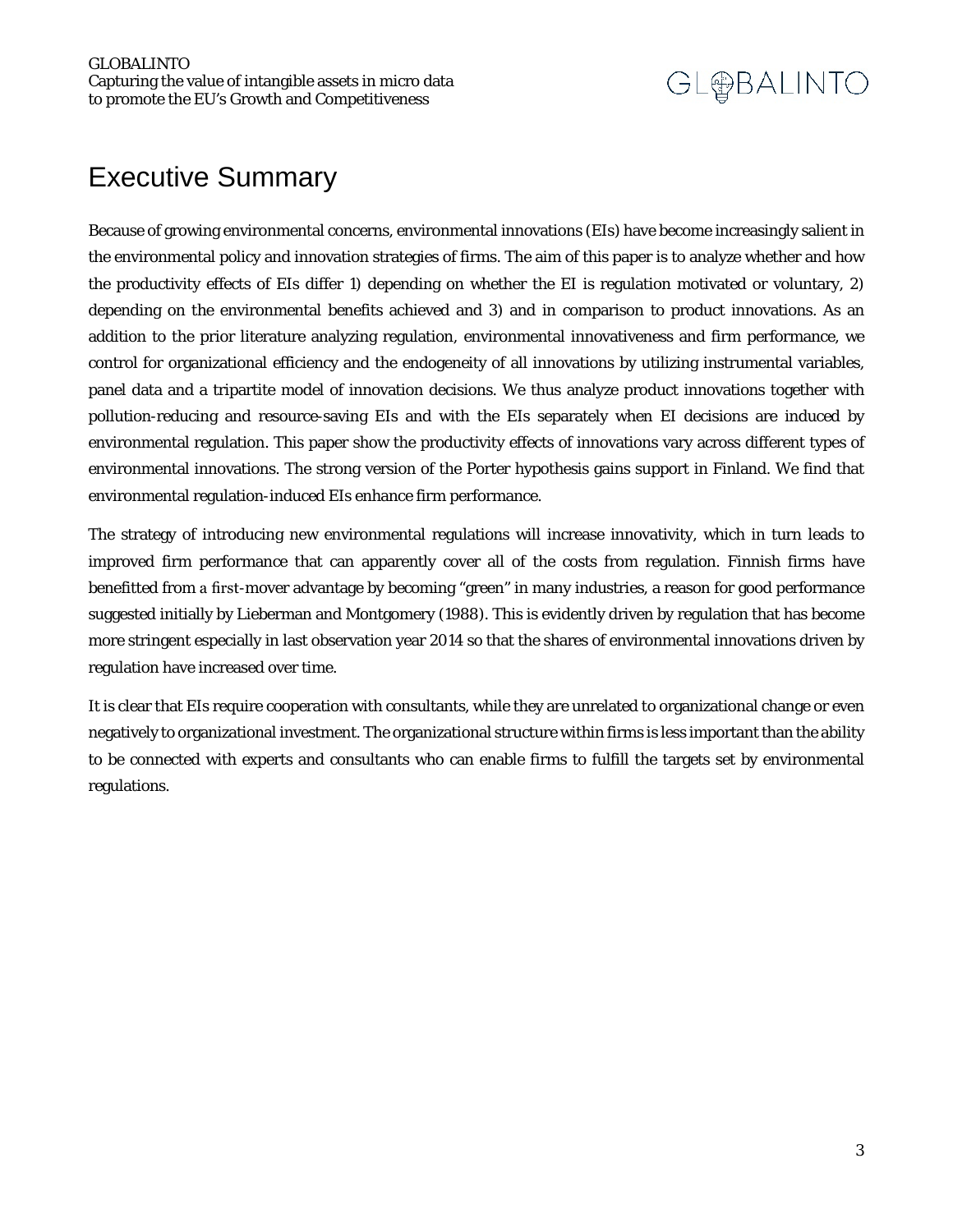### <span id="page-3-0"></span>1.Introduction

Because of growing environmental concerns, environmental innovations have become increasingly salient in the innovation strategies of firms and in economic research. Environmental innovations (EIs) and technological progress can contribute to improved environmental sustainability through, e.g., more efficient use of natural resources, lower emissions and improved recycling. These improvements are also likely to lead to private economic gains for innovating firms. However, positive environmental and knowledge externalities, so-called double externality, mean that private innovation incentives are below the socially optimal level (Rennings 2000). Thus, private investments in EIs are likely to remain suboptimal without policy intervention. Accordingly, governments have often intervened with subsidies and regulations, which are widely understood to be important motivations for EIs, along with market and technological factors (Horbach, Rammer et al. 2012). According to the classical view, however, environmental regulation will lead to inferior performance for regulated firms. Accordingly, regulation-induced environmental innovations should lead to inferior firm performance in comparison to other innovations (Ambec and Barla 2006). In contrast, according to the Porter hypothesis, well-designed environmental regulation improves firm performance and leads to both environmental and economic gains (Porter and Van der Linde 1995). Such regulation will cover specifications of maximum permitted emissions, environmental taxes or detailed requirements for products, production processes or technologies. However, the research findings remain mixed, and are often context specific despite the generally wide empirical literature on the Porter hypothesis (Horváthová 2010, Ambec, Cohen et al. 2013, Barbieri, Ghisetti et al. 2016). The categorization of policy instruments as incentive-based or regulation (command-and-control) has been also argued to be misleading or they have found to have similar effects (Bohm and Russell 1985, Bye and Klemetsen 2018).

The aim of this paper is to analyze whether and how the productivity effects of EIs differ 1) depending on whether the EI is regulation motivated or voluntary, 2) depending on the environmental benefits achieved and 3) and in comparison to product innovations. There exists only a few prior studies using firm-level innovation panel data. These prior studies, e.g., Marin (2014) and Marin and Lotti (2017), have compared the productivity effects of environmental patents to the effects of patents in general. Their studies find possible crowding out of other patents. Although they do not directly analyze regulation, theysuggest that the low or nonexistent productivity effects of environmental patents that they find are due to regulation. Other studies not using panel data, such as Rennings and Rammer (2011), Ghisetti and Rennings (2014), and Rexhäuser and Rammer (2014), have compared the effects of regulation motivated and voluntary EIs on firm profitability, as well as the effects of resource-saving and pollution-reducing EIs. However, these studies rely on cross-sectional data and do not address the endogeneity of firm innovation decisions. Endogeneity is an important issue because there is likely to be significant heterogeneity among firms in terms of whether and with what type of innovation they can respond to regulation. Some firms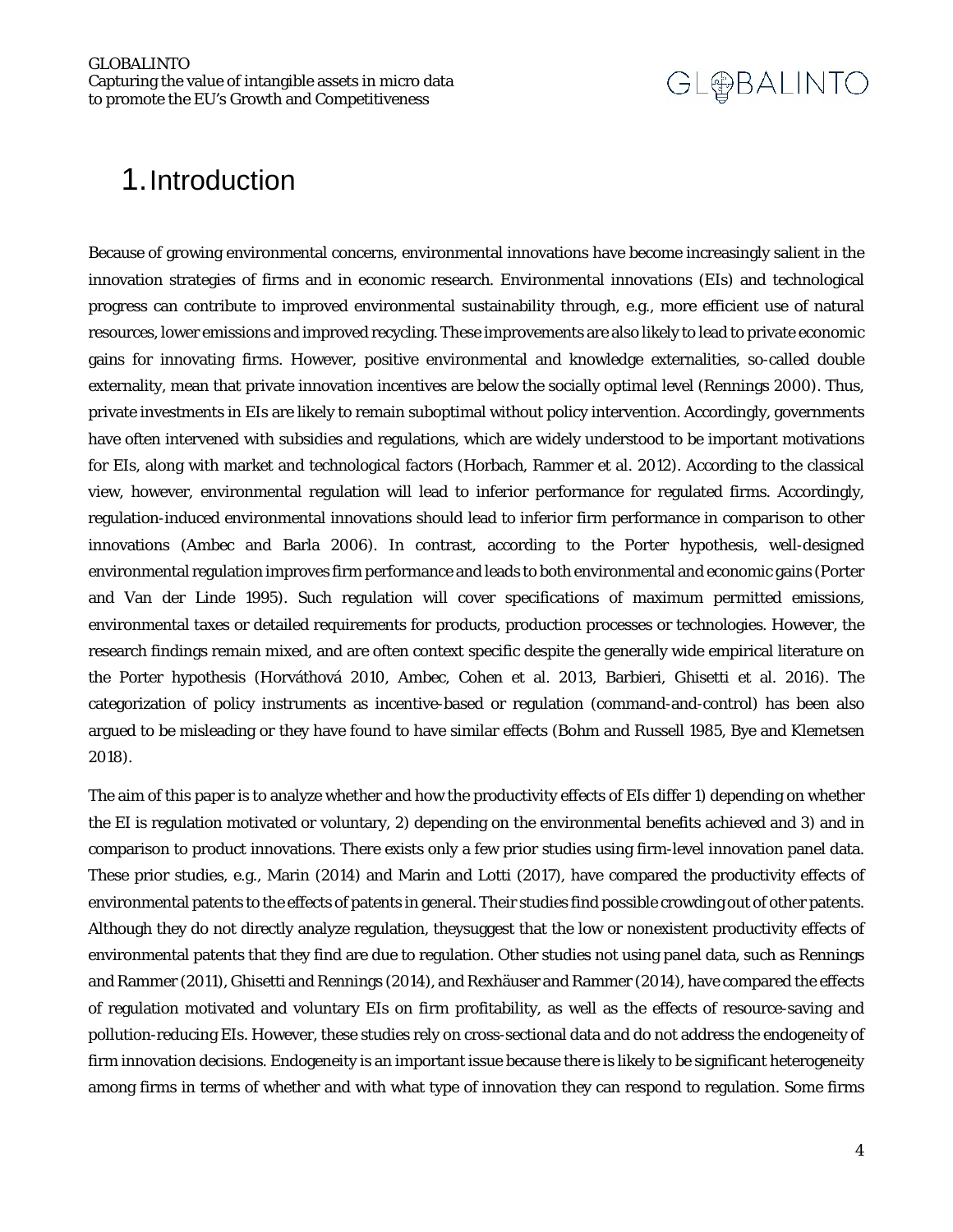may adopt existing environmental technologies or develop new innovations to meet regulation requirements related to, e.g., lower vehicle emissions (Rennings and Rammer 2011), while some firms may choose to avoid regulation by offshoring or ignoring regulations altogether (Drake and Just 2016). These responses depend on the regulatory regime but also on firms' strategies, capabilities and resources, which makes engaging in EI and regulation-induced EI an endogenous decision for firms. We attempt to compare the productivity effects of different categories of EIs while addressing the endogeneity of innovation activities in our empirical analysis.

We use an instrumental variable approach to estimate the productivity effect of endogenous innovation variables. We apply and extend the CDM model of Crépon, Duguet et al. (1998) to do so. We utilize four waves of the Finnish Community Innovation Survey (CIS) and combine them with balance sheet data and R&D survey information for 2003-2008 and 2013-2014[1](#page-4-1). Panel data, together with an instrumental variables approach allows for a more reliable causal interpretation of our results.

Our empirical method using Finnish data utilizes a tripartite model including also innovations other than EIs and is close to the method of Van Leeuwen and Mohnen (2017) using Dutch data that also holds innovation variables as endogenous and controls for the complementarity between resource-saving and pollution-reducing EIs. We find that product innovations alone without EIs do not improve productivity and among EIs its is especially the regulation-driven EIs that improve productivity. The Porter hypothesis of double benefits from environmental regulation holds in the sense that firms engaging in regulation-driven EI are also more productive than other firms.

The paper is structured as follows. Section 2 provides an overview of the theoretical framework for environmental innovations. Section 3 discusses the prior empirical literature. In Section 4, our data and descriptive statistics are presented. Section 5 discusses the econometric model. Section 6 presents and discusses the estimation results. Finally, Section 7 concludes.

### <span id="page-4-0"></span>2 Theoretical framework for environmental innovations

Environmental innovation (EI) can be defined as the production, assimilation or exploitation of a new or modified process, product, service, management practice or business method that is novel to the organization and that creates environmental benefits throughout its life cycle compared to relevant alternatives (Kemp and Pearson 2007). Positive environmental effects may emerge through reduced use of energy or resources; reductions in air, water, noise or soil pollution; or reductions in environmental risks or waste generation. This definition indicates that not all EIs leading to reduced environmental externalities have been predominantly motivated by environmental objectives. Some studies use the terms EI and eco-innovation interchangeably. However, eco-

<span id="page-4-1"></span> $\overline{a}$ <sup>1</sup> Unfortunately, the CIS does not include questions on the environmental benefits of innovations in each year.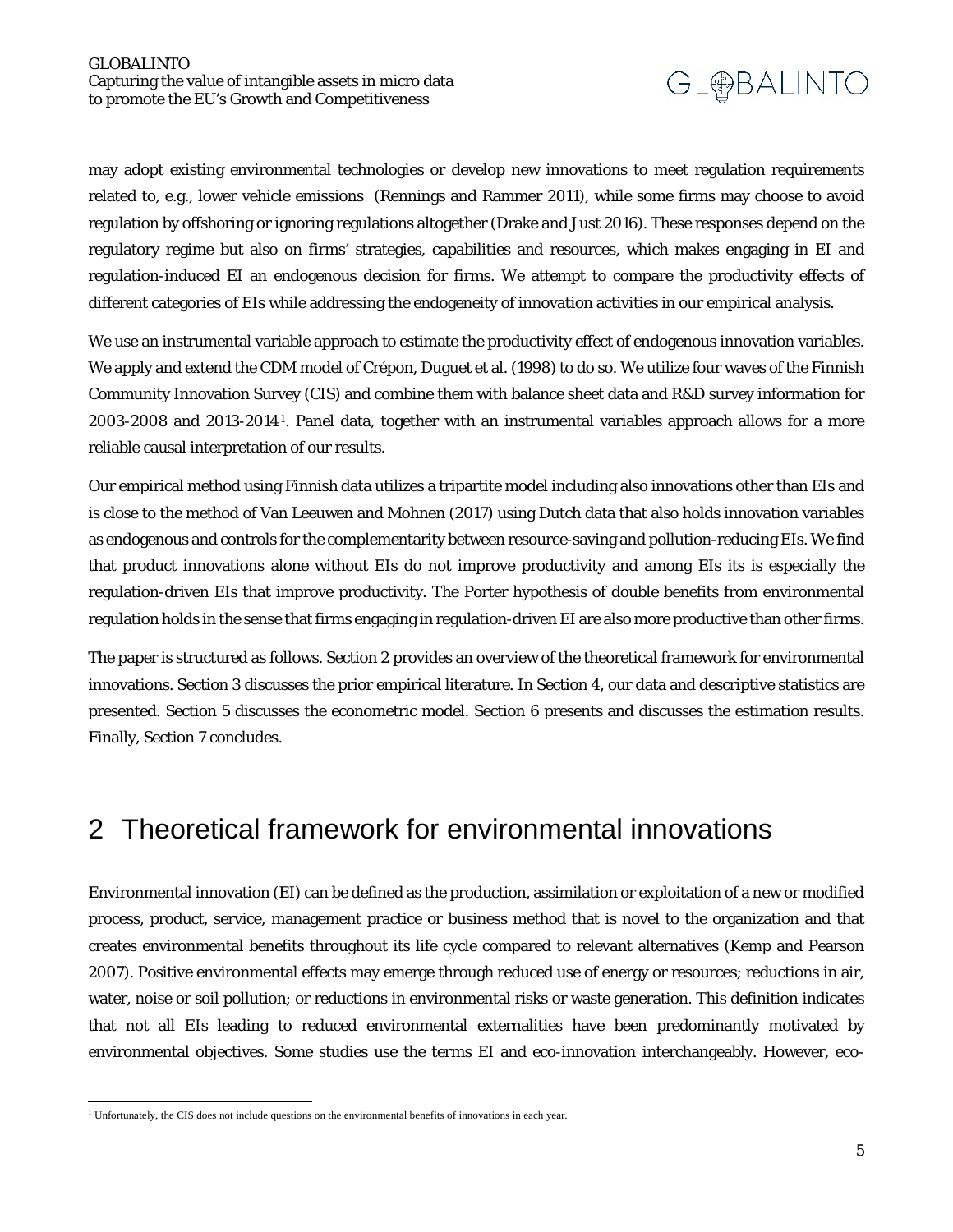innovation was originally considered a subclass of EI; i.e., eco-innovations entail both environmental and economic benefits (Huppes, Kleijn et al. 2008). In the present study, we discuss EIs because we have no prior reason to believe that all EIs should also bring about economic gains.

EIs are characterized by a double externality (Barbieri, Ghisetti et al. 2016). First, EIs have the potential to reduce the negative environmental externalities of production. Second, like all innovations, EIs can produce positive knowledge spillovers that benefit other firms, individuals and countries, in addition to the innovator. These externalities indicate that firms' private incentives for engaging in EI are lower than the social benefits; thus, governments often wish to interfere by using policy instruments to promote EI. The double externality as well as policy interventions imply that the drivers and impacts of EIs can differ substantially from those of other innovations. Drivers of EIs are typically divided into different categories: market pull factors (such as customer demand), policy factors (such as regulation and subsidies) and technology- and firm-specific push factors (such as R&D and environmental management systems) (Horbach 2008, Ghisetti and Pontoni 2015).

Ghisetti and Rennings (2014) review the factors that may cause the economic gains of EIs to exceed the gains from other types of innovations. First, the economic benefits of EIs are often underestimated by managers due to, e.g., information search costs, which leads to suboptimal investment. Second, the corporate social responsibility literature identifies sources of positive economic gains from socially responsible behavior, such as better access to certain markets, product differentiation, sales of pollution control technology and cost reductions in risk management, materials, energy, capital or labor (Ambec and Lanoie 2008).

The impacts of EIs can also differ depending on the reasons they were adopted, e.g., regulation or economic motivations. Typically, environmental regulation is seen as a cost to firms. Regulation causes firms to divert resources from other, more profitable investments into environmental investments because profit-maximizing firms would have already curbed their environmental impact if it would have improved their productivity. Regulation-induced EIs should thus lead to lower economic benefits than other innovations. In contrast, the wellknown Porter hypothesis presented by Porter and Van der Linde (1995) states that well-designed environmental regulation improves firm performance. According to the weak version of the hypothesis, environmental regulation increases environmental innovation. The strong version of the Porter hypothesis states that the positive effects of regulation also exceed its costs, and firm productivity improves because, e.g., the firm gains an early-mover advantage. To provide a theoretical justification for why profit-maximizing firms would benefit from regulation, subsequent research has argued that firm decisions are made by rent-seeking managers who thus have other objectives in addition to profit maximization (Ambec and Barla 2006, Ambec, Cohen et al. 2013). Therefore, government regulation can help managers and firms to overcome these problems. This also provides motivation to integrate organizational capital (OC) in the model as done in this study. Other theoretical arguments in favor of the Porter hypothesis link the hypothesis to other market failures. Government regulation may help to overcome problems of market power and R&D spillovers (Ambec, Cohen et al. 2013). A substantial empirical literature has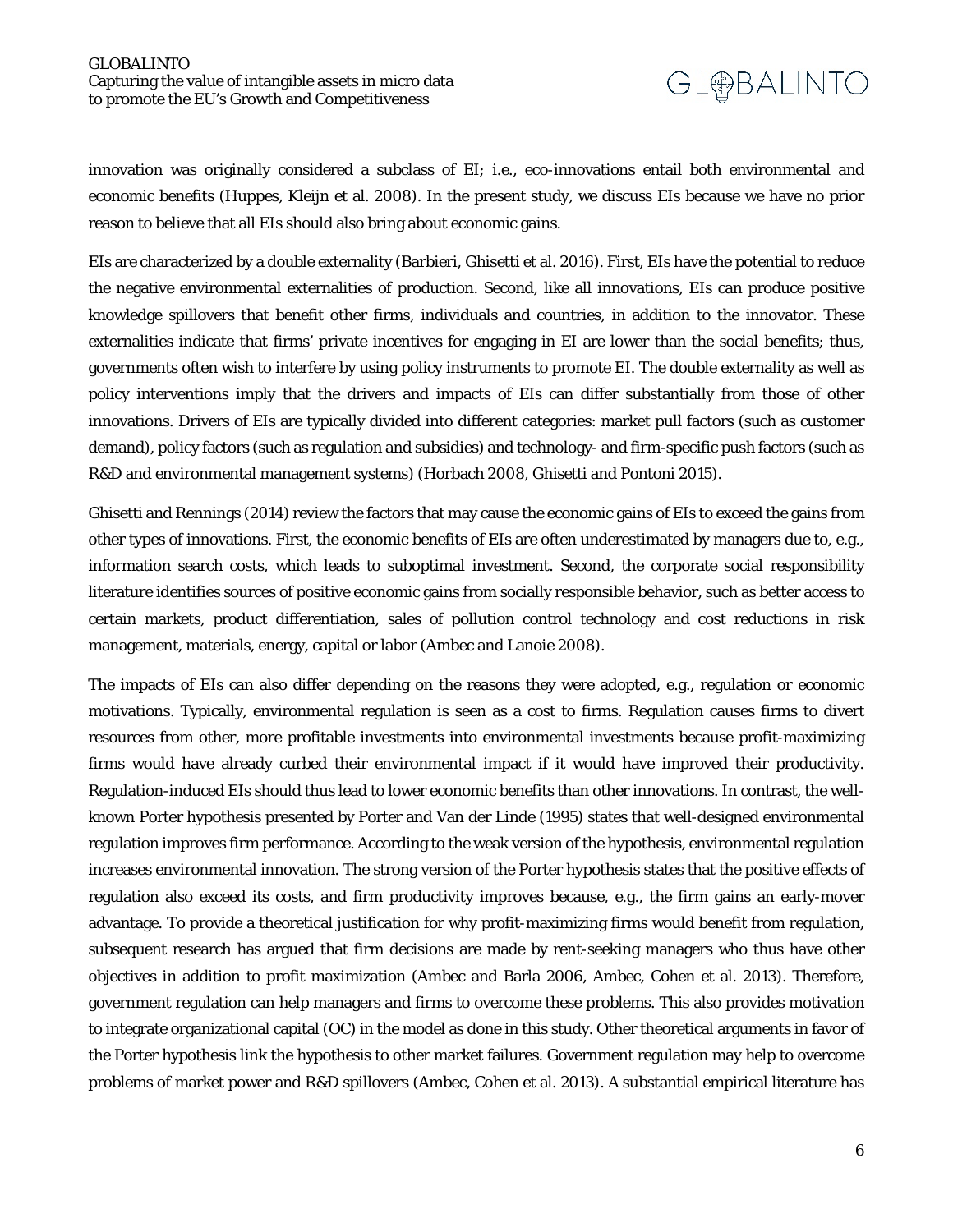tested the Porter hypothesis both in relation to EIs and to firm performance in general. The findings of the prior literature using firm-level data are summarized in Section 3.

In addition to regulation, other characteristics of EIs can also matter for their firm performance effects. A distinction analyzed in this paper and some earlier studies is whether the environmental benefits of innovation relate to material and energy savings or to a reduction in pollution. Material or energy saving EIs change the production process and lead to a reduction in the use of physical resources. Other EIs reduce pollution in other ways. According to Horbach, Rammer et al. (2012), resource-saving innovations are often motivated by cost savings or market demand, which implies clear economic gains from these innovations. In contrast, Horbach, Rammer et al. (2012) show that various pollution-reducing innovations are typically motivated by current or expected regulation. CO2-emission reducing and recycling improving innovations are motivated by both economic and regulatory considerations (Horbach, Rammer et al. 2012).

However, Demirel and Kesidou (2011) find that both end-of-pipe and clean production technologies are motivated by equipment upgrades and aim to improve efficiency. End-of-pipe technologies are in turn also motivated by regulations. Thus, both types of EIs can be linked to changes in the production processes and to economic gains. Bye and Klemetsen (2018) analyze environmental regulation and environmental performance measured by emission intensity in Norway. They find evidence that direct regulations lead to dynamic and persistent effects, in contrast to former beliefs (Jaffe and Stavins 1995, Perman, Ma et al. 2003). Non-tradable quotas can create an incentive for the firm to reach this level at the lowest cost by reorganizing the production process or investing in new technologies.

### <span id="page-6-0"></span>3 Review of empirical literature

The opportunities for entry and growth of new and small companies are improved considerably under digital age. The digitalization is now regarded as the driving forces for SMEs' knowledge-based strategies to address a numerous operational issues (Noori and Lee, 2006). Much of knowledge are potentially accessible to all without a technical limit through digital networks. The cloud and off-the-shelf digital tools makes open access data easy to obtain and restore. Information and knowledge available on line reduce costs for small firms and new entrepreneurs. Technology giants such as Google Cloud, Microsoft Azure deliberately offer digital cloud tools as affordable prices for companies, see Weins (2017).

Direct access to global markets relate to reduced set up costs on communication and product dissemination (with the Internet and platforms). Market launches may use platform dynamics through online marketplaces Amazon, eBay and Etsy; or use own online store via Magento or Shopify. Digital marketplaces created through a digital platform, an emerging category of platform (Gawer, 2014, McIntyre and Srinivasan, 2017), allows the connection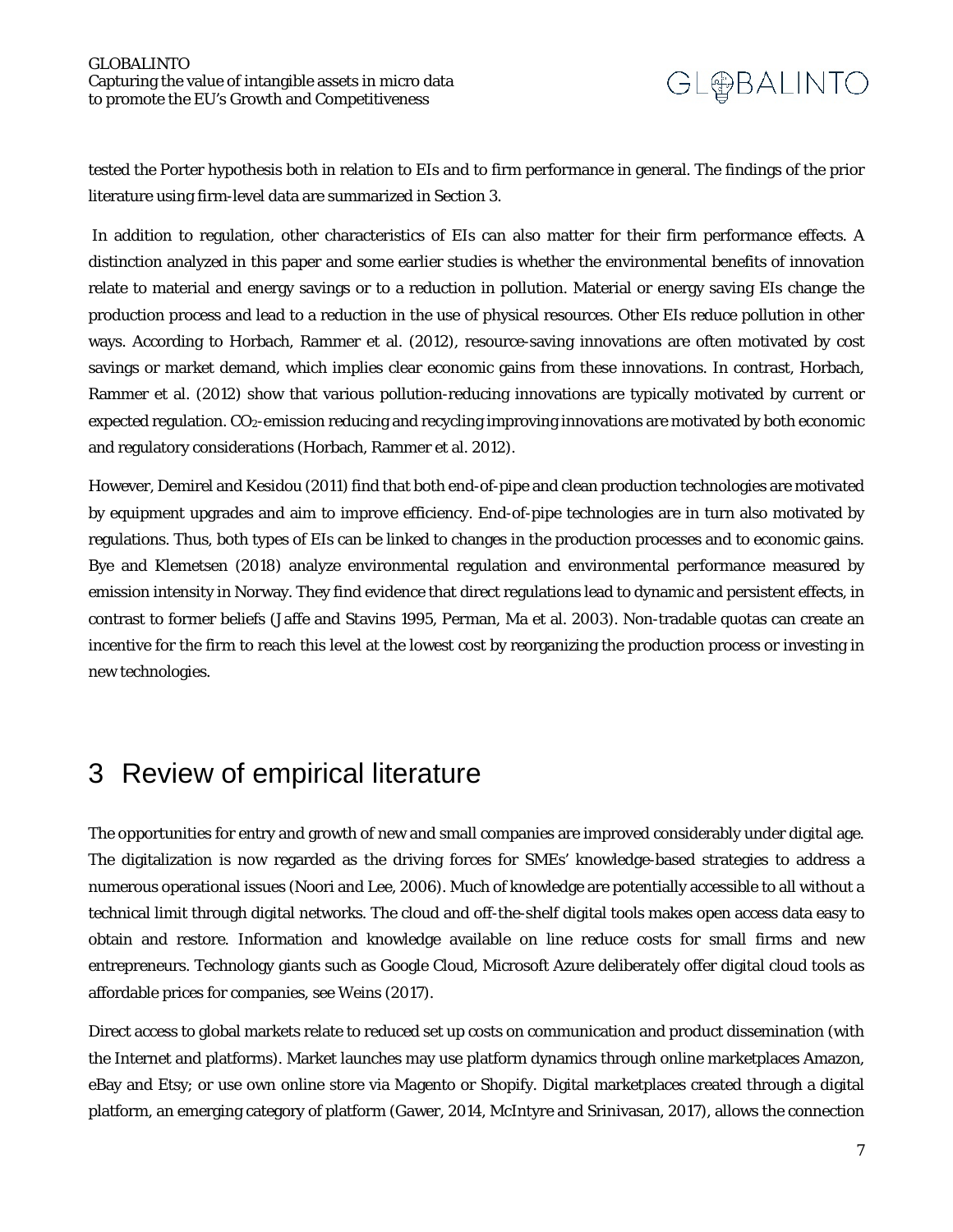between independent actors from a demand and supply side (Bakos, 1998, Täuscher and Laudien, 2018) Although digital platform itself does not produce or trade goods or services, it contributes the creation of new marketplaces and new business model by triggering network effects between demand and market side. With this unique structure of digital platform, consumers with rare tastes (specialised niches) can be served by specialised firms, selling to customers with specific, differentiated preferences. Brynjolfsson et al. (2010) show that the variety of products available and purchased online is higher than offline using data from a retailer with both online and offline channels. Potentially all this increases competition as SMEs may challenge incumbents. This as such improves the market efficiency.

The significant contribution of SMEs on knowledge spillover has been proved in the work of Piekkola (2019). This result was obtained with analysis in Finland covering 1995-2014 period. SMEs are very heterogeneous group and also innovation surveys are usually applied only to SMEs with some past ICs. SMEs included are those with some knowledge the criterion being some measurable R&D or OC in any year of their operation. Keller and Yeaple (2009) find that technology spillovers from horizontal FDI are concentrated in high-technology sectors, which was not tested here for knowledge spillovers.

In Piekkola (2019), knowledge spillovers of SMEs improving labor-augmented technical change are significant for all type of firms, i.e. also large firms benefit greatly from the presence of SMEs in the same industry where they operate. This result is obtained when the knowledge spillover of each SME is weighted by their relative labor share of all SMEs in the same Nace 3-digit level industries. In general, SMEs that are largest in size may create the largest knowledge spillovers. These spillovers occur especially through the spread of R&D knowledge, although SMEs also create organizational knowledge flows to other firms. High-market share firms also create knowledge spillovers but at a much lower scale. Possible explanation is that large firms use more specialized R&D that has more limited use in SMEs.

In a digital era, the role of SMEs for knowledge spillover can be more strengthened with the help of a digital platform. Agyekumhene et al. (2018) argue that digital platforms can possibly overcome the problems occurring in traditional value chain credit arrangements by narrowing down the information and communication gaps and reducing uncertainties. Through a digital platform, thus, SMEs can participate more actively in interactions between firms and users, and get advantage from it. Regarding the knowledge spillover between firms, the role of investors should be emphasized. Lim et al. (2018) study the case of internet of things (IoT) startups and used network analysis to show the important role of investors for knowledge sharing among them. They find that IoT startups having investors and more connections to other startups have a greater ability for technology convergence. In a similar context, the investor's role should be considered for enhancing knowledge spillover between SMEs.

Moreover, SMEs use digital platforms to enhance their performance. Cenamor et al. (2019) investigate the effect of digital platform capability and network capability on entrepreneurial SMEs' financial performance. The result shows that digital platform capability, which refers to an SME's ability to achieve platform integration and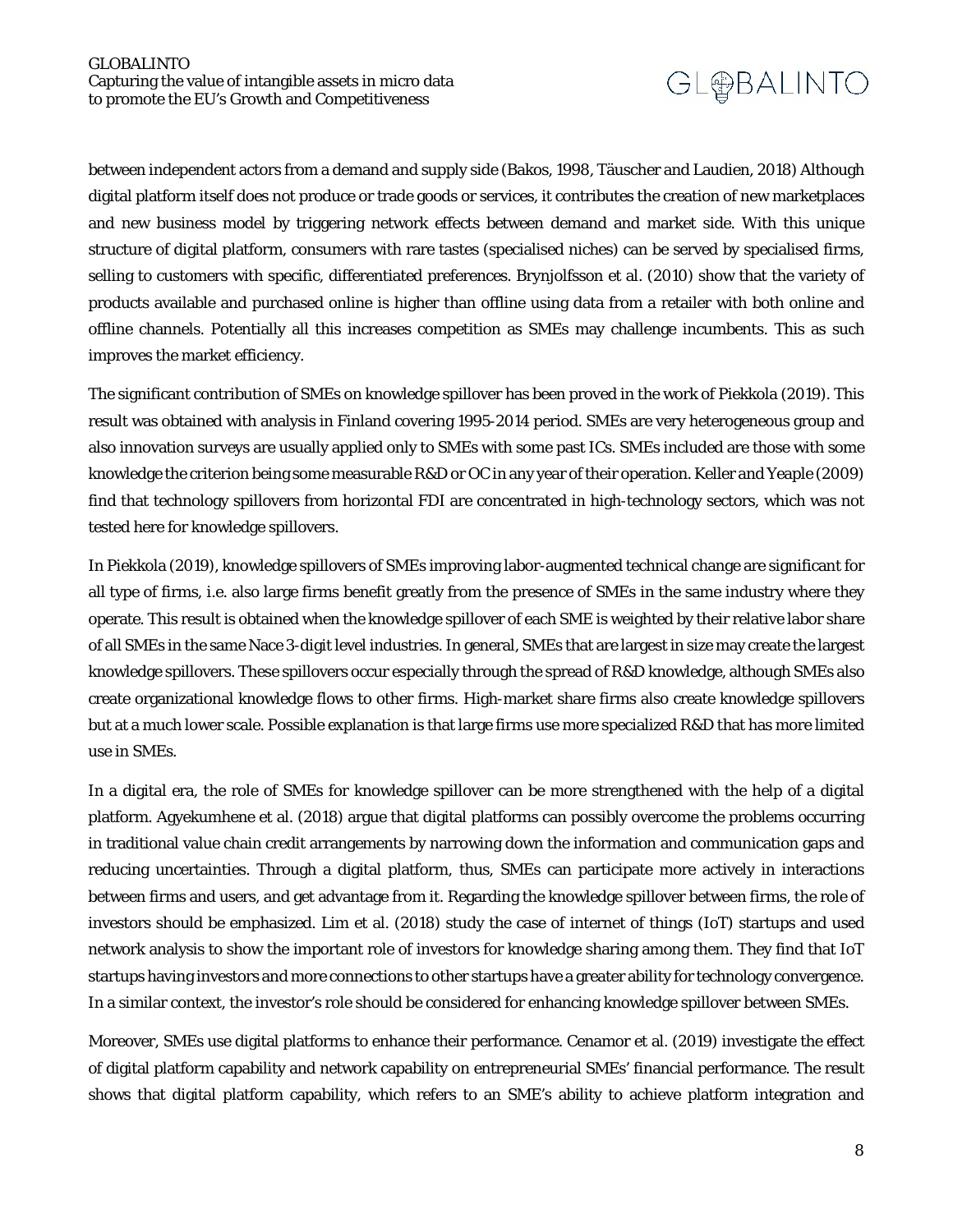#### GLOBALINTO Capturing the value of intangible assets in micro data to promote the EU's Growth and Competitiveness

# GL@BALINTO

reconfigure platform resources, has a positive indirect effect on entrepreneurial SMEs' performance through network capability. From this result, they argue that entrepreneurial SMEs can enhance their performance through digital platform capability by aligning this capability with their orientation. Due to the openness and lower entry barrier, SMEs' more active participation and contribution to the economy are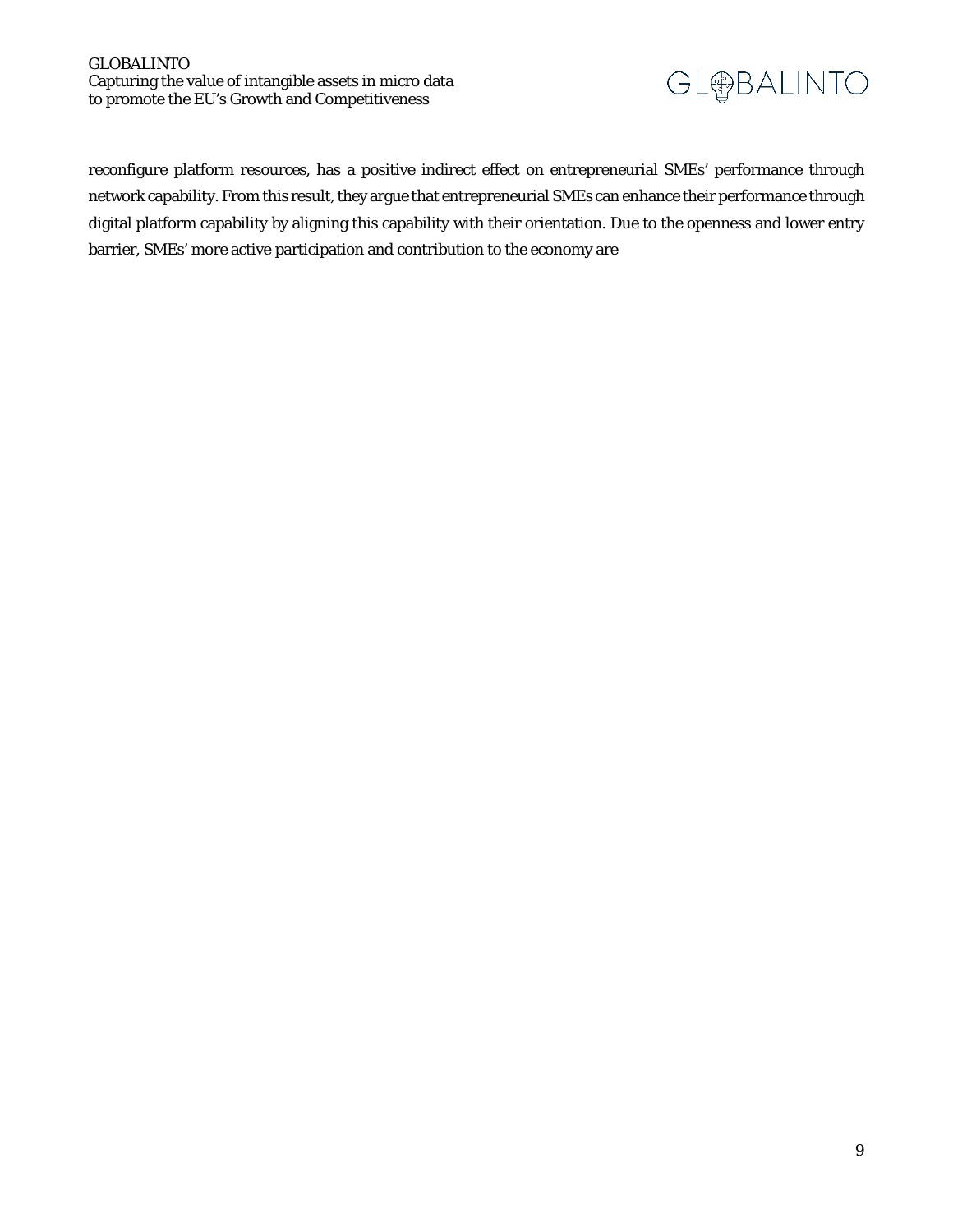### <span id="page-9-0"></span>4 Data

 $\overline{a}$ 

We use an unbalanced panel dataset that is formed by linking several firm-level datasets. A key data source is the Finnish Community Innovation Survey (CIS), which is conducted every other year and covers three-year periods. We use surveys from 2004, 2006, 2008 and 2014. Most firms do not appear in the survey every year; however, approximately 55% of the firms are included in more than one survey. During these years, the Finnish CIS contained questions on the environmental benefits of innovations. Unfortunately, similar questions were not included in every survey; thus, our data are limited to these years. All of the questions on the survey relate to threeyear periods. If a firm responds that it introduced an innovation, the survey does not require the firm to specify the year in which it was introduced. Therefore, for the innovation variables, we use the values from 2004, 2006, 2008 and 2014 for 2003, 2005, 2007 and 2013, respectively, following Van Leeuwen and Mohnen (2017). We do not use the values from the first year of the three-year period because this year is covered by another survey.

In our empirical approach, EIs are defined as innovations that reduce material or energy use or lower pollution. The 2004 and 2006 innovation surveys ask about the effects of innovation and the importance of these effects. If these effects include either (1) "Reduced materials and energy per unit output" or (2) "Reduced environmental impacts or improved health and safety", the firm is recorded as having adopted an environmental innovation. Thus, EI is a binary variable. Using these questions, we also categorize EIs as leading to either resource savings (1) or pollution reduction (2). All innovations, regardless of degree of importance (high, medium, low) are counted as EIs. The 2008 and 2014 CIS contain more detailed questions on the environmental benefits of innovations; however, they are yes-no questions. We define the firm as having an EI if the firm answers yes to at least one environmental benefit question. We count an innovation as a resource-saving EI if the firm reports the following benefits: reduced material use per unit of output; reduced energy use or  $CO<sub>2</sub>$  footprint per unit of output; reduced energy use or  $CO<sub>2</sub>$  footprint by the end user; recycled waste, water, or materials; or improved recycling of the product after use. The following benefits are counted as pollution-reducing EIs: replacement of materials with less polluting or less hazardous substitutes; reduced soil, water, noise, or air pollution; or reduced air, water, soil or noise pollution by the end user<sup>[2](#page-9-1)3</sup>.

We use CIS data to determine whether the innovations are motivated by regulation, as in Ghisetti and Rennings (2014). The 2004 and 2006 CIS contain questions on whether the effect of innovation is "Met regulatory requirements". We consider an innovation to be regulation motivated if regulatory requirements are given high or medium importance. The 2008 and 2014 CIS instead asks whether the firms introduced an environmental innovation in response to 1) existing environmental regulations or taxes on pollution or 2) regulations or taxes that

<span id="page-9-2"></span><span id="page-9-1"></span><sup>&</sup>lt;sup>2</sup>In 2008, we also consider as EIs the innovations that lead to improvement in health and safety, as these effects were in included in the earlier years. For 2014 this question was unavailable. This causes the figures for pollution reducing EIs to be somewhat lower in 2014 compared to the previous years. Moreover, in 2014 we do not consider the environmental benefits related to replacement of fossil energy with renewable energy sources and extension of product life as these were not included in the previous surveys.  $3$  Our approach also differs from, e.g., Ghisetti & Renning (2014) who do not analyze EIs that result in environmental benefits in end-user use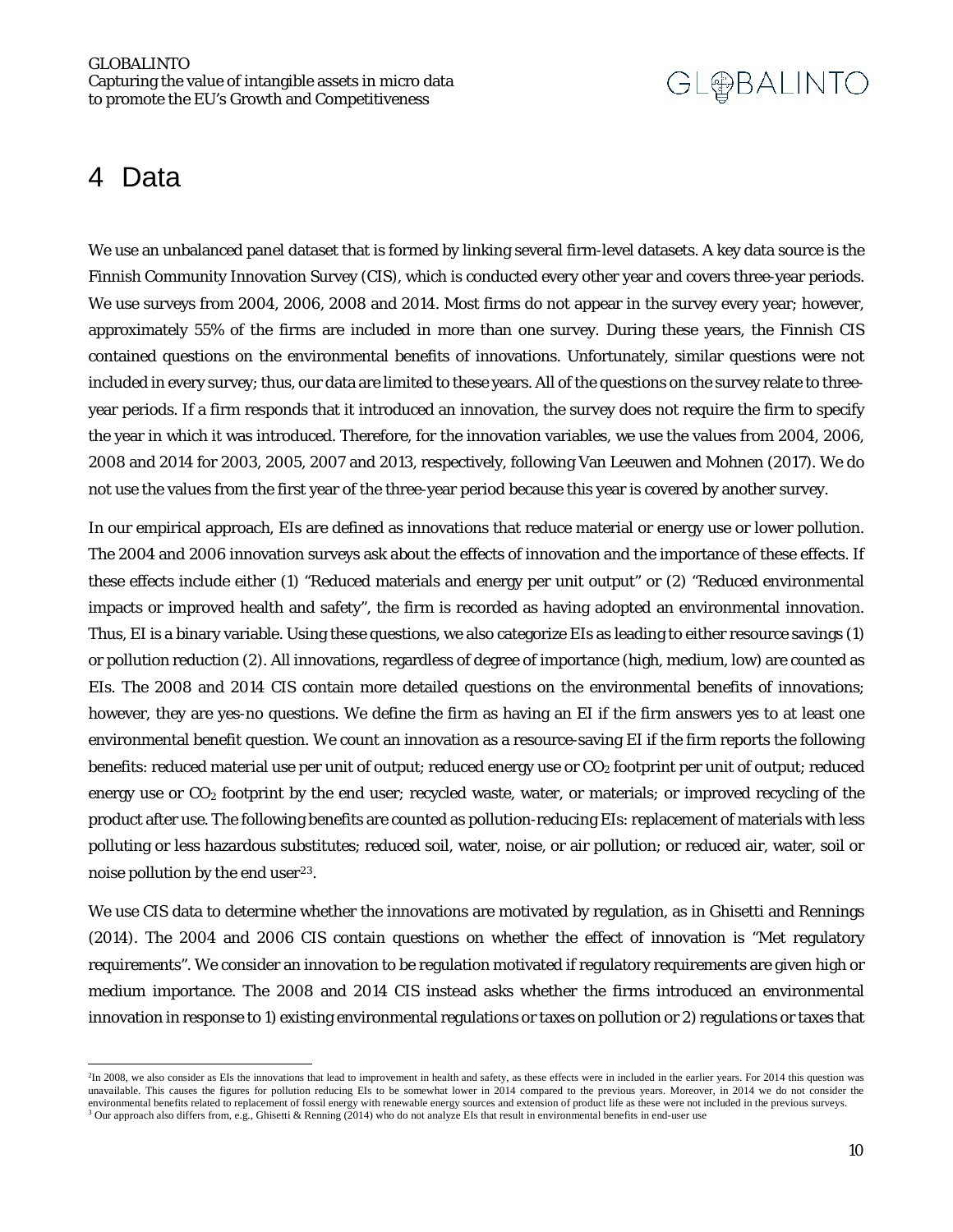are expected to be introduced in the future. In 2008 and 2014, innovation is recorded as being driven by regulation if the firm answers yes to either of these questions (2014 survey also separate regulation and taxes on pollution but both are considered together).

As discussed, we also use the CIS questions on whether a firm reported any product innovations. Thus, we also measure product innovations that do not have environmental benefits. The sample of firms, which we were able to link across all the different datasets, contains firms that are on average more innovative than the whole sample of manufacturing and energy sector firms that answered the CIS. Table B.1 in Appendix B shows that in the sample firms the share of firms reporting EI varies between 53% and 66% over the sample period, while the figures are lower for the whole CIS survey. In 2004 and 2006 EIs in the survey questionnaire are related to product or process innovations. In years 2008 and 2014, EIs are not bound only to product or process innovations. Furthermore, in 2004 and 2006, environmental regulation is not separately considered so some firms introduced regulationmotivated innovation, but innovations did not provide environmental benefits. The share of firms reporting EI with regulatory push has remained around 24% until 2008 (even though in 2008 was considered together with taxes on pollution) and climbing up to 36% in 2014 (EI reg). Regulation-motivated resource-saving (EI res regulation) and pollution-reducing EIs (EI pol regulation) are almost equally common, 21-24% except in 2014 with 35%% share of resource-saving EI and 28% share of pollution reducing EI.

A further measure from the CIS data that we utilize covers innovation cooperation with different actors: within the corporate group, with suppliers, with customers, with consultancy firms, with universities and with public or private research institutes. Cooperation between competitors is dropped to reduce multicollinearity.

Our financial data come from Statistics Finland's firm-level financial accounts data. In our empirical analysis, we use data on the value-added, employment, intermediate inputs and tangible investment. We use broad measure of R&D as out primary R&D input since it covers 93% of the final estimation sample, see Table 1. The formal and broad R&D have a high correlation of 0.78 when both are available. We also report as robustness check results using formal R&D obtained from R&D surveys (a survey with around 4300 firms annually). The EU Horizon 2020 Globalinto 2019-2022 project identifies the structural capital of broad R&D and organizational capital (OC) using occupational data that identifies R&D and management mark (for OC). The latter ignores here marketing work referred to as narrow definition, see Appendix A. Information and communication technology (ICT) is from ICT services and related experts. After elaboration of the intangibles labor input from the related occupations the second task is to evaluate the worktime share spent on innovative work. Overheads should cover other factor inputs such as intermediate and tangible inputs used in construction of IA investment. The method is described in greater detail in Appendix A.

Following the micro analysis in the EU Horizon 2020 GLOBALINTO project, organizational capital investment is measured using management and marketing work based on linked employer-employee data that includes full occupational data of employees in Finland, see Isco three-digit code occupation list in Appendix A. Organizational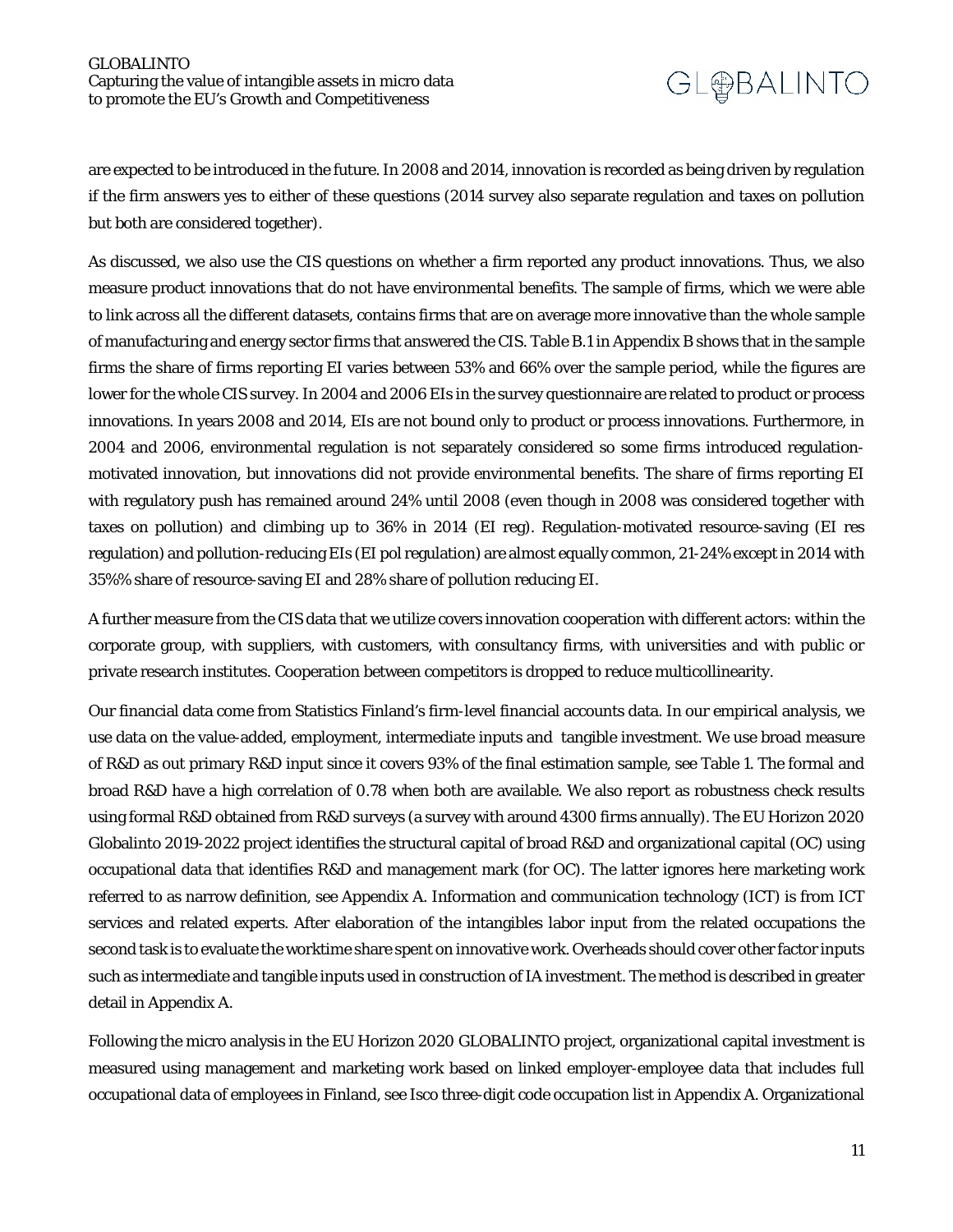capital investment is defined as the labor cost of management and marketing jobs, with a multiplier on the share of management and marketing work intended for long-term planning (30%) and associated nonlabor cost shares (55%) yielding a combined multiplier 1.55; see Piekkola and Rahko (2020) for analogous earlier methods and multipliers based on the earlier FP7 INNODRIVE project from 2008-2011. Multiplying OC occupation labor costs by this combined multipler gives OC capital investment. We similarly measure R&D capital investment through the labor costs of R&D-related work. Here, 50% of work is assumed to be intended for long-term planning, and the associated nonlabor cost share is 77% over labor costs with combined multiplier of 1.53.

The nonlabor cost shares are based on figures averaged over the EU countries and taken from the Eurostat national accounts data using Nace 2-digit intangible asset producing industries (Nace M72 for R&D, Nace M69-M70, M73 for OC).[4](#page-11-0) Other variables include the number of employees, measures of innovation cooperation, and industry and year dummies.

We include the manufacturing and energy sector in our sample. Firms with fewer than 10 employees and more than 5000 employees are not included in the data<sup>5</sup>. Appendix B Table B.2 presents the 16 industries represented in our sample. Table 1 below presents some descriptive statistics for the variables used in the empirical analysis. Monetary values have been deflated to 2015 prices using the industry-level producer price index and investment price index.

| Variable                                     | mean  | sd    | p50      | N    |
|----------------------------------------------|-------|-------|----------|------|
| Product innovation                           | 0.506 | 0.5   | 1        | 5552 |
| ΕI                                           | 0.568 | 0.495 | 1        | 5552 |
| EI res                                       | 0.505 | 0.5   | 1        | 5552 |
| EI pol                                       | 0.488 | 0.5   | 0        | 5552 |
| El pol only                                  | 0.080 | 0.271 | 0        | 5552 |
| El reg                                       | 0.274 | 0.446 | 0        | 5552 |
| EI res regulation                            | 0.243 | 0.429 | 0        | 5521 |
| EI pol regulation                            | 0.232 | 0.422 | 0        | 5521 |
| Cooperation with group firms                 | 0.21  | 0.407 | 0        | 5552 |
| Cooperation with suppliers                   | 0.262 | 0.44  | 0        | 5552 |
| Cooperation with customers                   | 0.281 | 0.45  | 0        | 5552 |
| Cooperation with consultants                 | 0.143 | 0.35  | $\Omega$ | 5552 |
| Coop. with universities, research institutes | 0.314 | 0.645 | 0        | 5552 |
| R&D/L survey                                 | 9.8   | 17.1  | 4.5      | 2773 |
| Share of firms with positive R&D survey      | 0.499 | 0.5   | 0        | 5552 |
| R&D/L broad                                  | 9.1   | 7.6   | 6.9      | 5134 |
| Share of firms with positive R&D broad       | 0.925 | 0.264 | 1        | 5552 |
| OC/L                                         | 2.75  | 2.599 | 2.151    | 4435 |
| Value added/L                                | 114   | 383   | 84.791   | 5552 |
|                                              |       |       |          |      |

#### Table 1. Descriptive statistics

 $\overline{a}$ 

<span id="page-11-0"></span><sup>4</sup> IC-producing industries use intermediate inputs from other industries intensively, and hence only half of intermediate use is taken into account in assessing capital and intermediate input for one unit of labor costs.

<span id="page-11-1"></span> $5$  This restriction follows Marin (2014). The argument for this restriction is that that the innovation patterns in the smallest and largest firms are likely to be very different.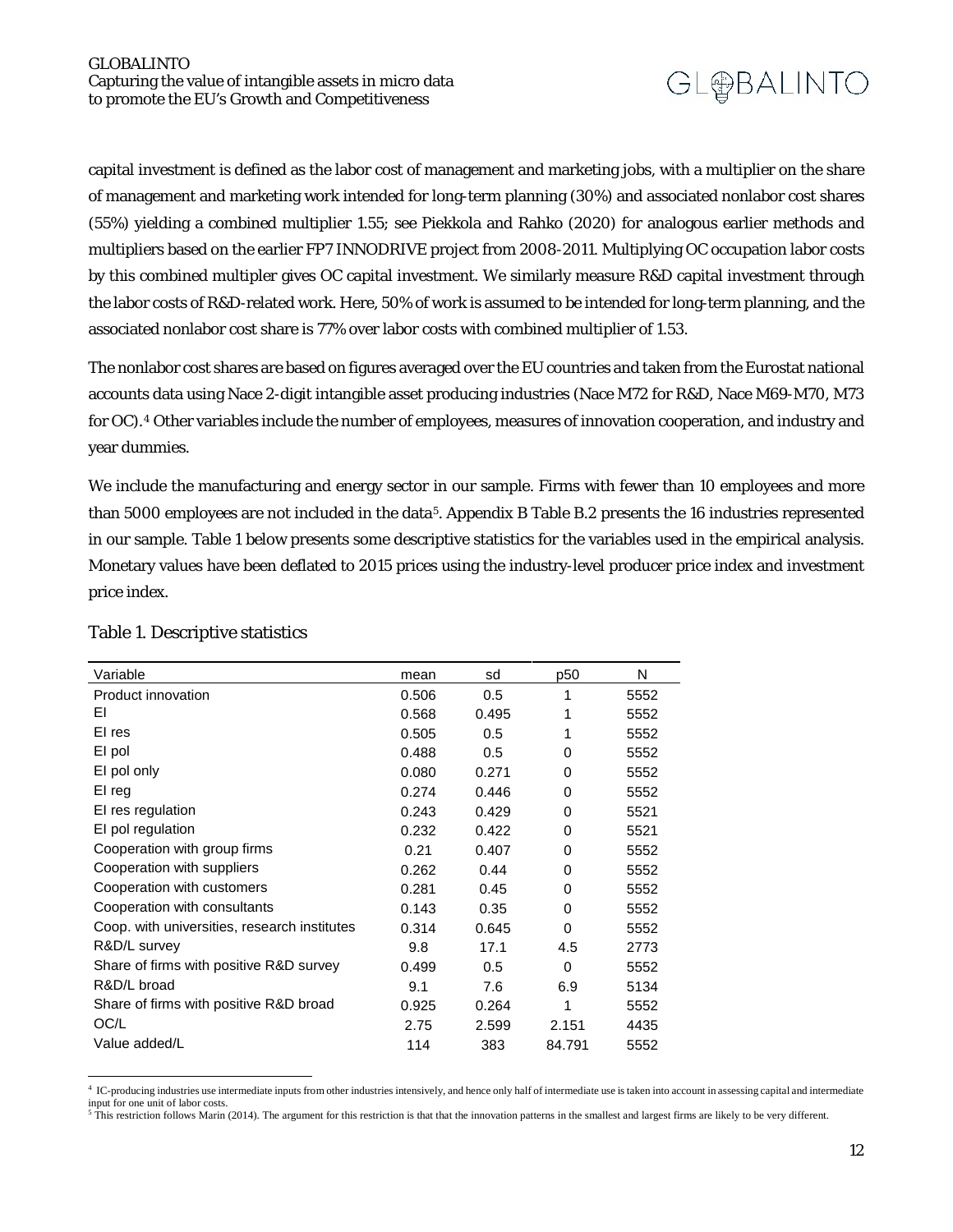#### GLOBALINTO Capturing the value of intangible assets in micro data to promote the EU's Growth and Competitiveness



| Employment L      | 161   | 375   | 51     | 5552 |
|-------------------|-------|-------|--------|------|
| Capital/L         | 37    | 40    | 26.313 | 5552 |
| Material/L        | 0.241 | 0.525 | 0.14   | 5552 |
| Export/Sales      | 0.444 | 0.388 | 0.371  | 5552 |
| Part of group     | 0.549 | 0.498 |        | 5552 |
| Foreign           | 0.198 | 0.399 | 0      | 5552 |
| R&D subsidy share | 0.167 | 0.373 | 0      | 5552 |

Notes. In sample OC/L is set at zero if missing. In thousand 2015€.

Broad R&D and survey R&D investments per employee are around 9-10 thousand  $\epsilon$  per employee in firms that have them, while OC investment per employee is 2.8 thousand € per employee. About one third of firms co-operate and 14% with consultants. 20% are foreign owned and majority are part of a group.

### <span id="page-12-0"></span>5 CDM model

The CDM model introduced by Crépon, Duguet et al. (1998) is an empirical structural model that has been widely used and analyzes the innovation patterns of firms. In the context of the Porter hypothesis, Marin (2014), Van Leeuwen and Mohnen (2017) and Yuan and Xiang (2018), for example, have applied the CDM model. The model consists of three steps. The first phase estimates the firm's decision regarding whether to invest in R&D or not and subsequently estimates the firm's decision about the intensity of R&D investments.

The second step of the model is innovation, or a knowledge production function, in which the predicted R&D investment intensity, along with other explanatory factors, is used to predict innovation success. Using the predicted values is an instrumental variable approach to control for the endogeneity of R&D investment decisions. The third step of the model estimates the production function. The last step uses the predicted values of innovation success from the previous step as instruments for innovation variables.

#### *5.1 R&D investment equation*

We apply first stage estimation to impute the predicted value of broad R&D ) to all CIS survey firms (in robustness check the predicted value of formal R&D, where half of the CIS sample firms did not enter the R&D survey). The R&D investment strategies of firms are modeled as a two-stage decision process, in which firms decide, in the first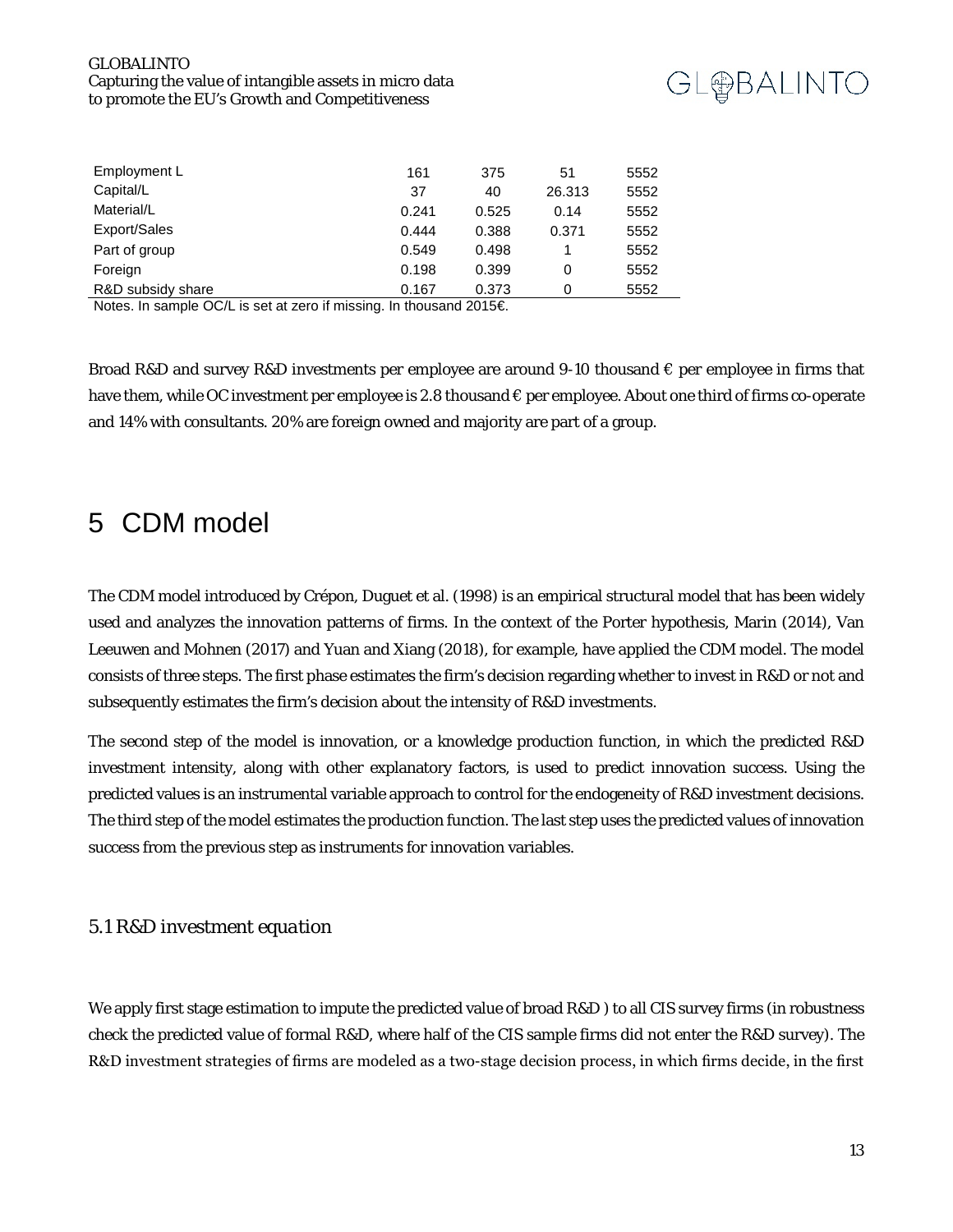

step, whether to perform any R&D investment and, in the second step, the intensity of these investments. The decision to invest or not can be modeled as follows:

$$
D_{ii} = 1 \quad \text{if} \quad D_{ii}^* = Z_{1ii}^* \alpha_1 + \varepsilon_{1ii} \quad \text{and zero otherwise} \tag{1}
$$

Firms conduct R&D investments if the latent value of investing, denoted by  $D_{it}^*$ , exceeds some threshold value, which for practical purposes can be set equal to zero. The indices i and t denote firms and time periods.  $Z_1$  refers to the variables that determine the decision to invest. We include in these variables the lagged number of employees, lagged OC intensity, lagged intermediate input use, and export status as well as dummies for corporate group membership, foreign ownership, industrial sectors and years.

Furthermore, we also include cooperation in innovation activities as a control variable because we consider such cooperation important for the estimation of the knowledge production function and include them here to ensure a proper instrumentation approach for the second step. Following Piekkola and Rahko (2020), we consider OC as a significant explanatory variable for R&D since the two forms of structural intangible capital are interrelated. OC correlates strongly with R&D, and OC coverage is large and evaluated from register data, while R&D data are based on surveys.

Given the selection equation above, the firm will then decide on the intensity of investment, i.e., the R&D investment per employee. Investment intensity is modeled as follows:

$$
R&D_{ii} = R&D_{ii}^* = Z_{2ii}^* \alpha_2 + \varepsilon_{2ii} \text{ if } D_{ii} = 1 \text{ and zero otherwise}
$$
 (2)

 $R \& D_{it}^*$  is the unobserved latent variable accounting for the firm's R&D investment efforts. Z<sub>2</sub> refers to the variables determining the intensity decision. The error terms in (1) and (2) are assumed to be jointly normally distributed. The combined model is estimated as a Heckman sample selection model, also referred to as a tobit type II model. The R&D investment decisions are characterized by incidental truncation, with the decision to perform investments depending on their unobservable expected returns.

The intensity equation includes the same explanatory factors as the selection equation as well as a dummy for receiving R&D subsidies. This variable was not included in the selection equation because its value is zero for all firms that do not report R&D investments.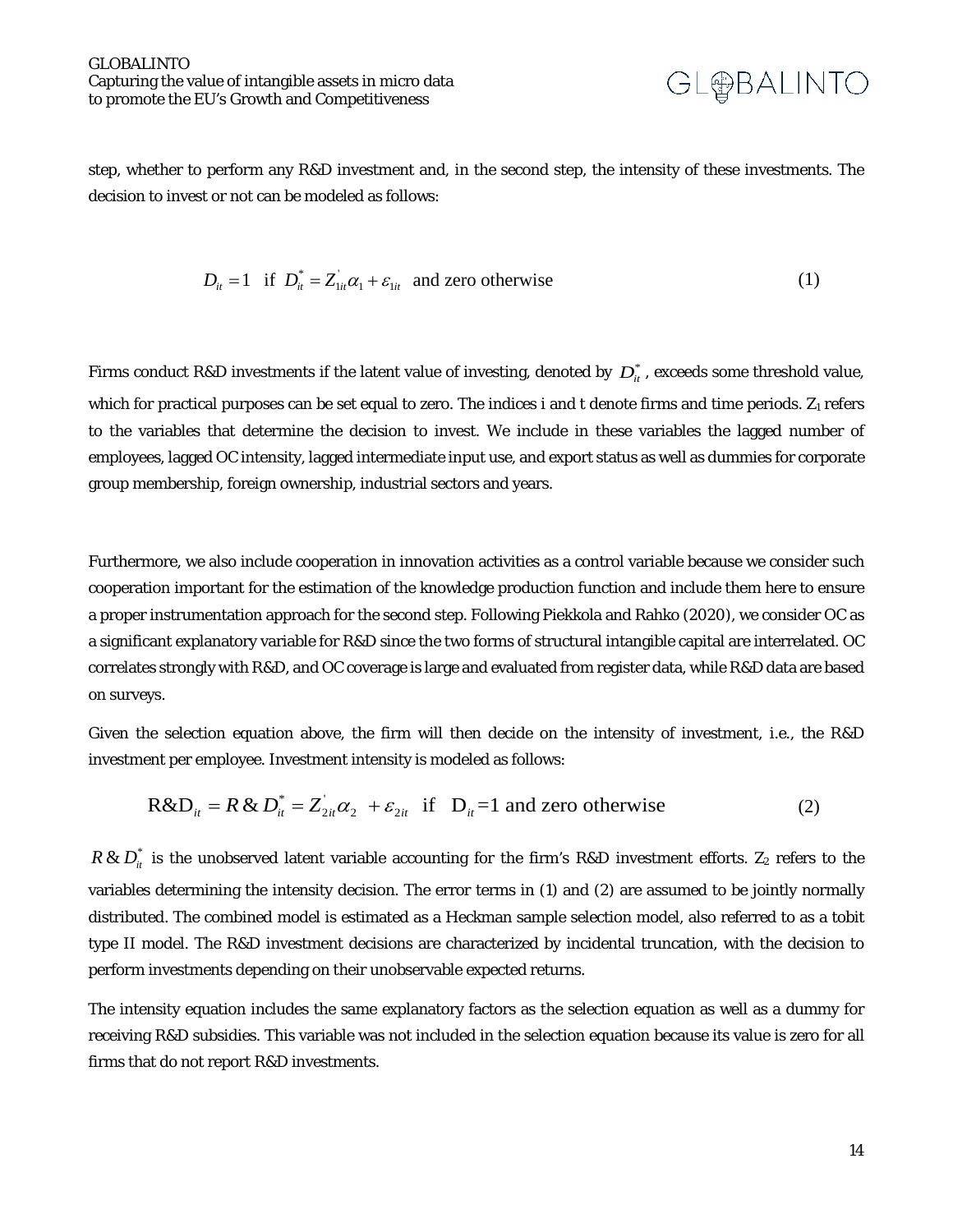#### *5.2 Innovation equations*

The second step of the CDM model analyzes innovation success, which is explained by the predicted R&D investments and other firm resources. Prior applications of the CDM model have used various measures for innovation outcomes: patents, innovative sales or dummy variables for the introduction of innovations. Our innovation measures come from the CIS data and are binary variables. Whether we observe EI outcomes is determined by a selection process. First, the firm either innovates or does not. Only if the firm has innovated can we observe whether the innovation has environmental benefits, whether they are related to resource savings or pollution reduction and whether the innovation is motivated by regulation. We first estimate a firm's propensity to innovate with an ordinary probit model. However, when we analyze the EIs, we need to estimate a bivariate probit model a. Thus, in the second specification, we estimate:

$$
prod_{ii} = 1 \quad \text{if } produ_{ii}^* = X_{1ii} \beta_1 + \nu_{1ii} > 0 \quad \text{and zero otherwise} \tag{3}
$$

$$
EI_{it} = 1 \text{ if } EI_{it}^* = X_{2it} \beta_2 + \nu_{2it} > 0 \text{ and zero otherwise}
$$
 (4a)

The variable *produ* refers to any product innovation. The variable *EI* is environmental innovation. The error terms,  $U$ , of the above equations are allowed to be correlated.

Furthermore, because we wish to compare not only environmental and nonenvironmental innovations but also different types of EIs, the second stage will be a trivariate model. Thus, equation 4a above is replaced by the following equations in specification  $3<sup>6</sup>$  $3<sup>6</sup>$  $3<sup>6</sup>$ :

$$
EI\_RES_{it} = 1 \quad \text{if} \quad EI\_RES_{it}^* = X_{3it} \beta_3 + \nu_{3it} > 0 \quad \text{and} \quad \text{zero otherwise} \tag{4b}
$$

$$
EI\_POL_{ii} = 1 \quad \text{if} \quad EI\_POL_{ii}^* = X_{4ii} \beta_4 + \nu_{4ii} > 0 \quad \text{and} \quad \text{zero otherwise} \tag{4c}
$$

where the variable *EI\_RES* refers to resource-saving EIs and *EI\_POL* to pollution-reducing EIs. Again, the error terms,  $U$ , from equations 3, 4b and 4c are allowed to be correlated in a trivariate model. In our fourth specification, we wish to compare the effects of voluntary EIs and regulation-motivated EIs. Here, the corresponding dependent variables are *produ*, *EI* and *EI\_REG.* In this specification, we actually observe regulation-induced EIs only if the firm has first introduced EIs. Thus, we allow a selection process in this specification, a Heckman probit model*[7.](#page-14-1)*  From these models, we obtain the probability of each innovation type: innovation in general, EI vs.

 $\frac{6}{10}$  This model is estimated in Stata using the cmp command by Roodman (2011).

<span id="page-14-1"></span><span id="page-14-0"></span><sup>7</sup> This model is also estimated with the cmp command.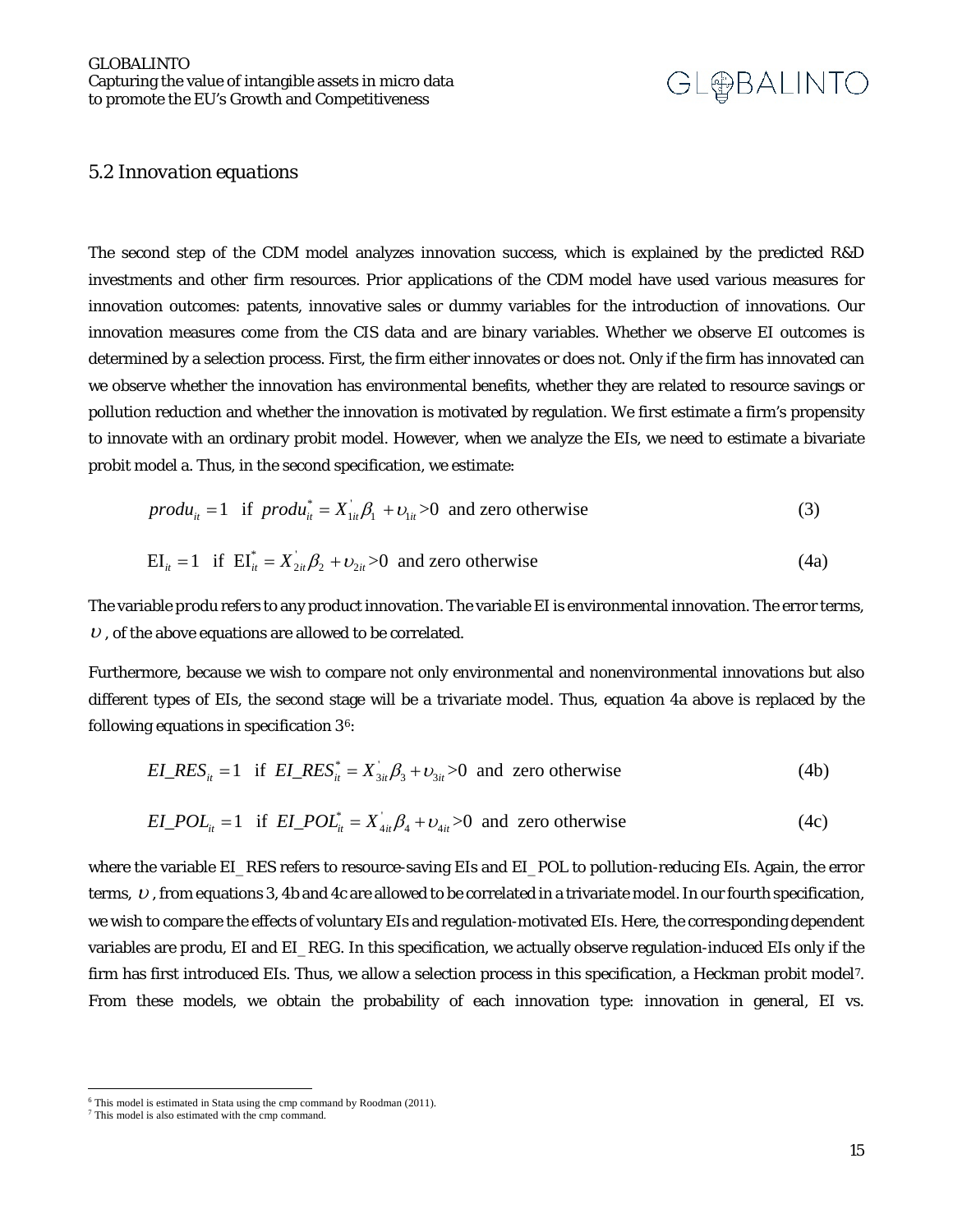

nonenvironmental innovation, resource-saving EI vs. pollution-reducing EI, and regulation-motivated EI vs. voluntary EI.

We consider innovation variables to be endogenous. The main explanatory variables in the second step of the CDM model are the predicted R&D investments and lagged OC investments per employee.

Intangible inputs in R&D and OC are expected to positively affect innovations in general. We do not include the intermediate input intensity, R&D subsidy dummy and group membership variables in the second step estimation. These variables are assumed to affect a firm's R&D investment decisions, but they are assumed to not have direct effects on firm innovativeness. Thus, these variables act as our instrumental variables. We find that these variables are highly significant in explaining R&D investments. However, because our first step estimation is a Heckman selection model, the common tests for instrument validity are not directly applicable. Nevertheless, if we estimate the first stage using simple OLS, we can perform a test for instrument validity. In this case, we find that the exogeneity of the instruments is not rejected. This supports our use of the abovementioned variables as instruments. We also use firm exports/sales ratio to separate product and EI innovations, because the ratio does not significantly explain the latter.

#### *5.3 Production function*

The final step of the CDM model consists of estimating the effect of innovation on firm productivity. Following the prior literature, we apply a Cobb-Douglas production function, where the dependent variable is labor productivity (log value-added per employee).

$$
y_{it} = \delta_0 + \delta_k k_{it} + \delta_{OC} oc_{it} + \delta_l l_{it} + \sum_{z = \text{produ, EI}} \delta_z p_{zit} + C_{it} \delta + u_{it}
$$
(5)

In the equation above, *y* refers to log value-added per employee, *k* to log investment per employee, oc to log OC per employee (zero if missing), and *l* to the log number of employees, and the input variables (capital intensity, OC intensity and labor). *p* are the innovation variables, and *C* is a vector of additional control variables.

Control variables include controls for industry, year and firm export status, as they are expected to affect labor productivity. We do not include innovation cooperation variables or R&D intensity in the productivity estimation. Thus, these variables act as instruments for the innovation variables. They are assumed to influence labor productivity only through firm innovativeness. However, because we use probit estimations in the earlier step, we cannot directly use the predicted values in our third-step regression. In this case, following van Leeuwen and Mohnen (2017) and Piekkola and Rahko (2020), we can use the predicted values as instruments for the innovation variables (Wooldridge 2010, p. 937-945). . Furthermore, we also include lagged values of input variables as instruments.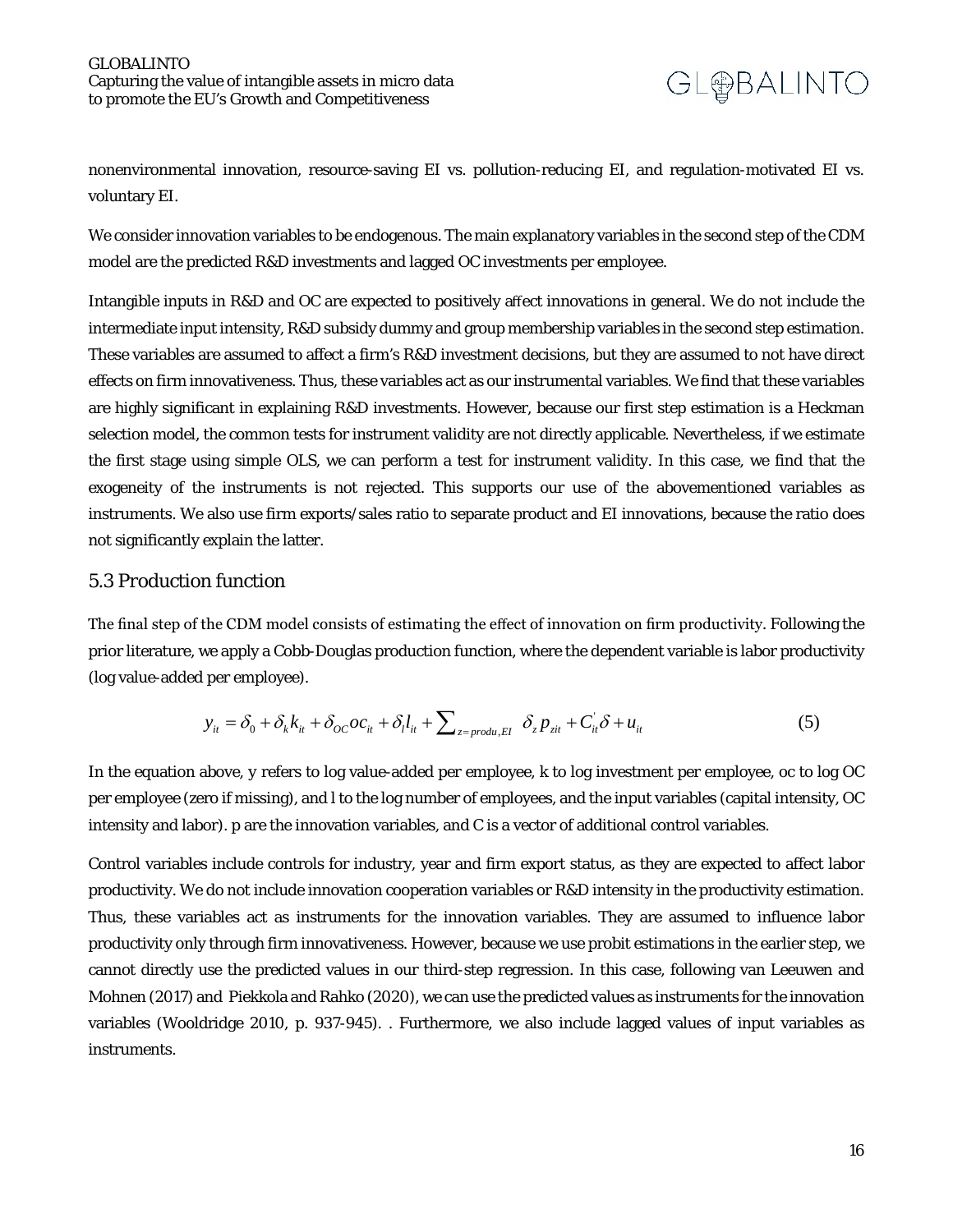Because we use the predicted value of the innovation variable as an instrument, the production function equations are always just-identified, and thus, we do not have overidentification restrictions to test. However, if we were to use a linear probability model with the above listed instrumental variables, the equations would be overidentified. In this case, we can test for the exogeneity of the instruments. Indeed, such tests do not reject the validity of the predicted R&D or innovation cooperation variables as instruments but do reject the validity of predicted R&D intensity when resource-saving and pollution-reducing EIs are considered in the same specification (third estimation).

Only about 5% of firm observations have resource-saving EIs without pollution-reducing EIs and only 6% have pollution-reducing EIs without resource-saving innovations, so these types of innovation are hard to disentangle. The last two estimations consider these innovation types one at a time, and the exogeneity of instruments is validated. The key insight of the CDM model is to use the R&D to instrument for innovation output and then to explain productivity using innovation outputs and further by using OC because of the general nature of management and marketing in output decisions.

### <span id="page-16-0"></span>6 Results

In this section, we present and discuss the results of the modified CDM model. The results of the first step are presented in Table 2. The correlation between the error terms of the two equations, rho, is reported at the bottom of the table.

|                              | R&D intensity | Selection  |
|------------------------------|---------------|------------|
| $In(OC/L)$ t-1               | $0.108***$    | 0.044      |
|                              | (0.015)       | (0.040)    |
| In(Material) t-1             | $0.203***$    | $0.258***$ |
|                              | (0.021)       | (0.046)    |
| $In(L)$ t-1                  | $0.073***$    | 1.072***   |
|                              | (0.014)       | (0.073)    |
| Export /sales                | 0.026         | 0.008      |
|                              | (0.038)       | (0.090)    |
| Part of group                | $0.102**$     | 0.07       |
|                              | (0.037)       | (0.108)    |
| R&D subsidy                  | $0.143***$    |            |
|                              | (0.034)       |            |
| Cooperation with group firms | $0.109**$     | 0.134      |
|                              | (0.038)       | (0.212)    |
| Cooperation with suppliers   | $-0.054$      | $-0.079$   |

Stage 1: Table 2. Heckman model on R&D intensity and selection.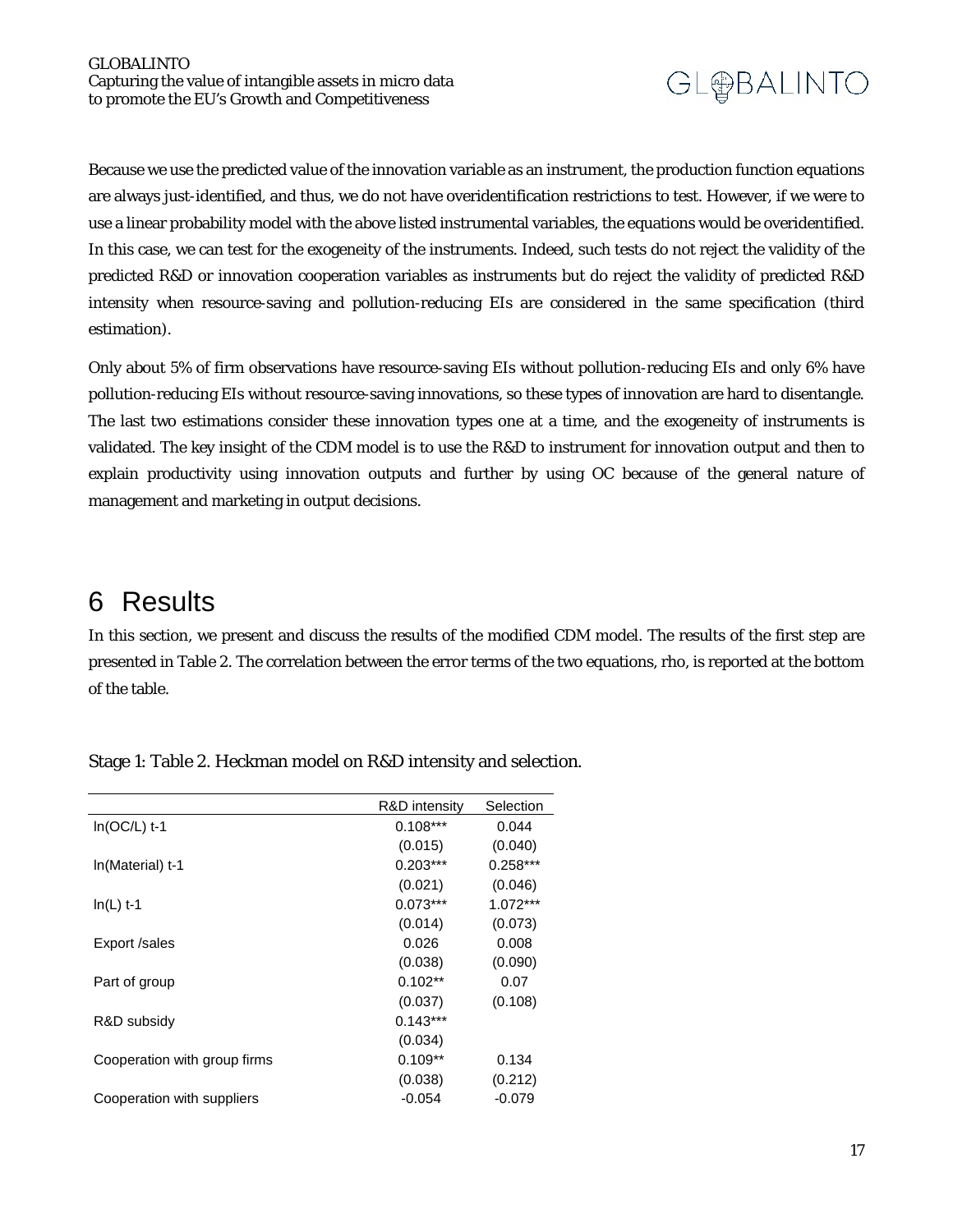

|                                         | (0.036)    | (0.139)     |  |  |
|-----------------------------------------|------------|-------------|--|--|
| Cooperation with customers              | 0.04       | 0.073       |  |  |
|                                         | (0.036)    | (0.161)     |  |  |
| Cooperation with consults               | 0.005      | $-0.11$     |  |  |
|                                         | (0.038)    | (0.193)     |  |  |
| Cooperation with universities, research | $0.062**$  | 0.136       |  |  |
| institutes                              | (0.024)    | (0.118)     |  |  |
| Foreign owned                           | $0.139***$ | 0.247       |  |  |
|                                         | (0.038)    | (0.216)     |  |  |
| Constant                                | $2.252***$ | $-1.594***$ |  |  |
|                                         | (0.093)    | (0.301)     |  |  |
|                                         | $-6602$    |             |  |  |
| Log pseudo-likelihood<br>Rho            | 0.090      |             |  |  |
|                                         |            |             |  |  |

Notes. 5552 observations. All estimations include year and industry dummies. Cluster robust standard errors in parenthesis.

Looking at the selection equation, we can see that firms with more employees and intermediate input use invest more often in R&D. Turning to R&D intensity equation, we notice that number of employees, OC intensity and intermediate input use increase R&D intensity. Additionally, receiving R&D subsidies and foreign ownership positively affect R&D investment intensity. Some of the innovation cooperation variables are also positively related to the intensity of R&D investments. From these results, we obtain the predicted value of R&D intensity, which we also calculate for firms that do not have reported R&D investments.

Table 3 presents the results for the second step of the CDM model, where the important input variables of capital, OC and labor are again taken not from the CIS but from financial accounts or from occupational employee data. Here, we report the results from five different specifications. First, we estimate a model with only a single innovation outcome variable: whether the firm has introduced any product innovation. Second, we estimate the probability of product innovation and the probability of engaging in EI. Third, we separately estimate the probability of developing resource-saving EIs and pollution-reducing EIs. In columns four to six, we report the results from separately analyzing the regulation induced EIs compared to all EIs (column 4), to resource-saving EI (column 5)or to pollution reducing EI (column 6). For example, resource-saving EIs motivated by regulations can be categorized from the 5th estimation of column by predicting resource saving EI without regulations (but possibly with product innovations) and EI resource saving with regulations (but possible with product innovations). These predicted values can then be used is stage 3 as instruments for respective innovation occurences. We report the correlation between the error terms, rho, at the bottom of the table.

Based on the results in Table 3, we can see that the predicted R&D intensity has a statistically significant positive effect on the probability of engaging in EIs. OC intensity instead has instead no significant effects. We thus find little evidence that EIs are sensitive to organizational efficiency. Firm size is primarily measured by the number of employees, which tends to increase the occurrence of all kinds of innovations. Innovation cooperation increases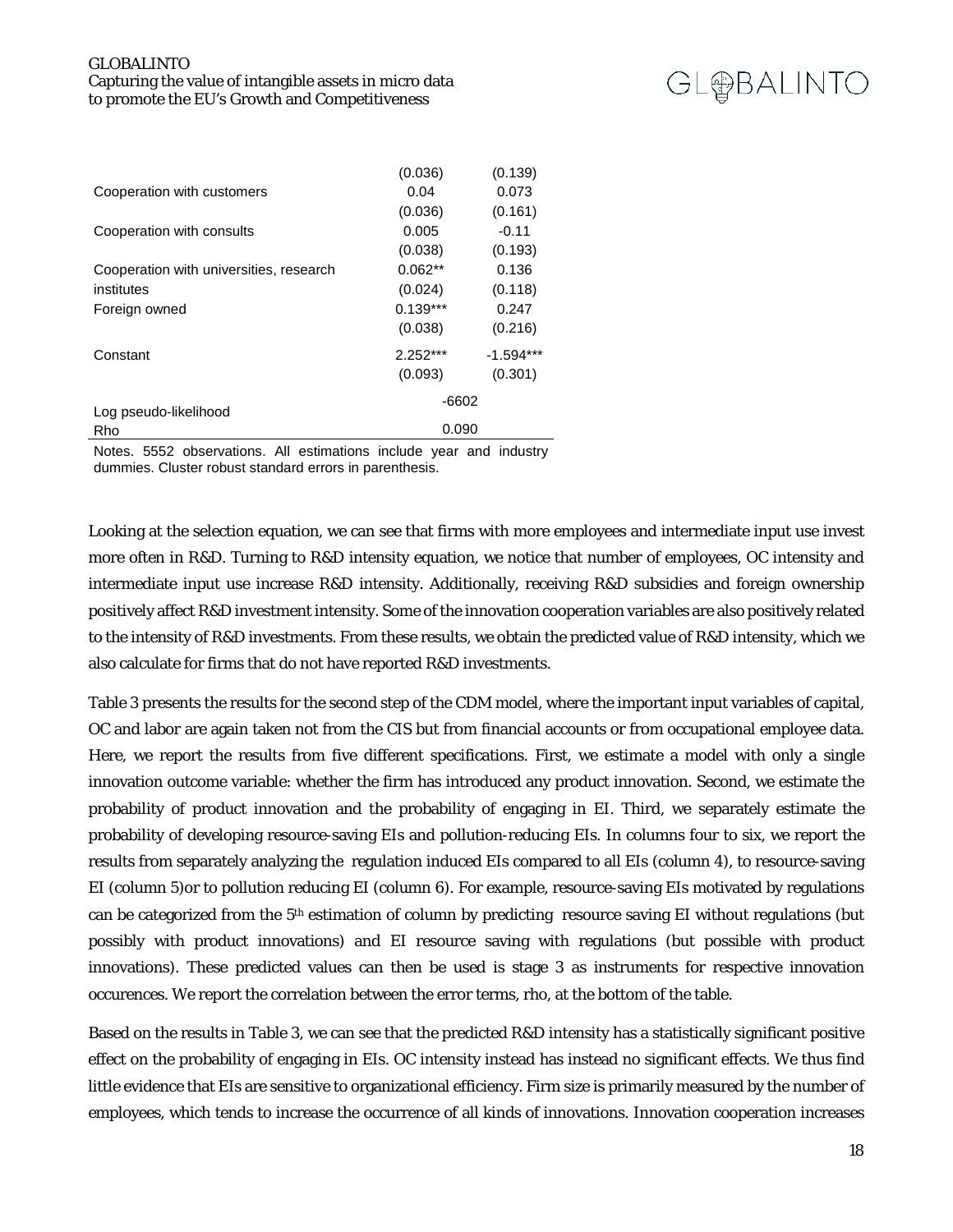

the probability of innovations in general. Cooperation with consultants especially drives EI, so that consulting and external help are needed to carry out EI. Cooperation with universities and research institutes is notrelevant for regulation driven EIs (columns 4-6).The results indicate that environmental innovation activities are somewhat supported by different innovation cooperation patterns than other types of innovation. Similar findings have been reported by Horbach, Oltra et al. (2013), where cooperation with universities was not important for EIs in Germany, whereas it was in France. It is possible that the insignificance for Germany is also driven by them being more regulation driven where consultant help is relatively more needed.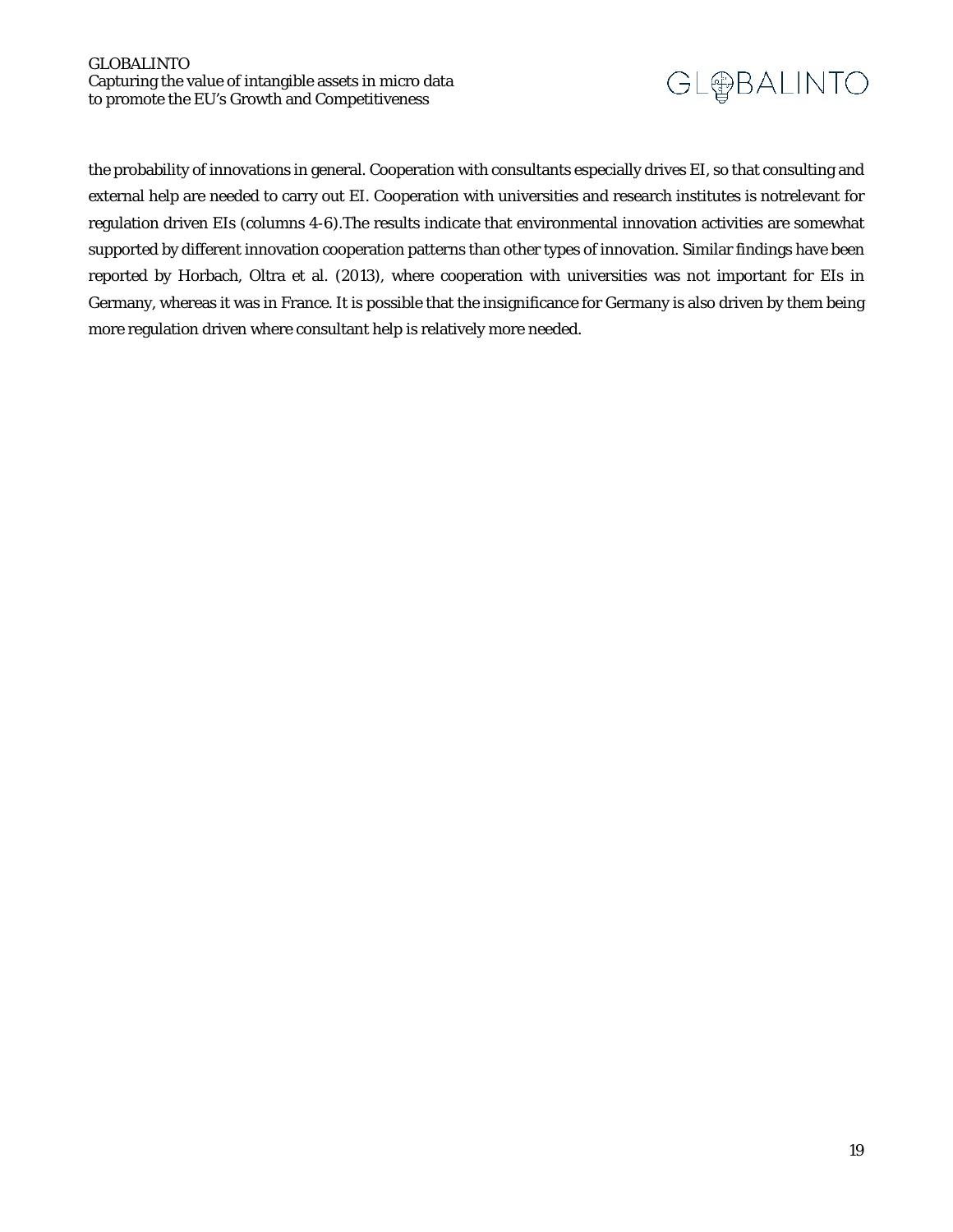

#### Stage 2: Table 3. Innovation output equations in probit, biprobit, and trivariate models

|                                |            |            | $\boldsymbol{2}$ |            | 3          |            |            | 4          |            |            | 5          |            |            | 6          |            |
|--------------------------------|------------|------------|------------------|------------|------------|------------|------------|------------|------------|------------|------------|------------|------------|------------|------------|
|                                | Product    | Product    | EI               | Product    | EI res     | El pol     | Product    | EI         | $El_{reg}$ | Product    | EI res     | El reg     | Product    | El pol     | El reg     |
| In(R&D/L broad) predicted      | $0.743***$ | $0.764***$ | $0.545**$        | $0.746***$ | $0.457***$ | $0.502**$  | $0.754***$ | $0.540***$ | $0.379**$  | $0.728***$ | $0.435***$ | $0.454***$ | $0.735***$ | $0.490***$ | $0.484***$ |
|                                | (0.142)    | (0.143)    | (0.138)          | (0.141)    | (0.134)    | (0.133)    | (0.142)    | (0.137)    | (0.165)    | (0.141)    | (0.132)    | (0.133)    | (0.141)    | (0.131)    | (0.134)    |
| $In(K/L)$ t-1                  | $-0.009$   | $-0.008$   | $0.545***$       | $-0.01$    | $0.030**$  | 0.005      | $-0.008$   | 0.018      | $-0.002$   | $-0.008$   | $0.033**$  | 0.005      | $-0.009$   | 0.006      | 0.007      |
|                                | (0.014)    | (0.014)    | (0.138)          | (0.014)    | (0.014)    | (0.014)    | (0.014)    | (0.014)    | (0.018)    | (0.014)    | (0.014)    | (0.015)    | (0.014)    | (0.014)    | (0.015)    |
| $In(OC/L)$ t-1                 | 0.014      | 0.015      | 0.019            | 0.015      | $-0.05$    | $-0.04$    | 0.018      | $-0.037$   | $-0.043$   | 0.018      | $-0.048$   | $-0.051$   | 0.015      | $-0.035$   | $-0.057$   |
|                                | (0.036)    | (0.036)    | (0.014)          | (0.036)    | (0.033)    | (0.033)    | (0.036)    | (0.034)    | (0.041)    | (0.036)    | (0.033)    | (0.035)    | (0.036)    | (0.033)    | (0.035)    |
| $In(L)$ t-1                    | $0.100**$  | $0.097**$  | $-0.041$         | $0.103**$  | $0.082**$  | $0.105**$  | $0.100**$  | $0.105**$  | 0.045      | $0.107**$  | $0.087**$  | $0.063**$  | $0.104**$  | $0.108***$ | $0.062**$  |
|                                | (0.034)    | (0.034)    | (0.034)          | (0.034)    | (0.030)    | (0.032)    | (0.034)    | (0.033)    | (0.035)    | (0.033)    | (0.030)    | (0.030)    | (0.034)    | (0.031)    | (0.030)    |
| Export sales share             | 0.029      | 0.064      |                  | 0.044      |            |            | 0.063      |            |            | 0.054      |            |            | 0.04       |            |            |
|                                | (0.066)    | (0.057)    |                  | (0.058)    |            |            | (0.057)    |            |            | (0.059)    |            |            | (0.059)    |            |            |
| Cooperation with group firms   | $0.273**$  | $0.275**$  | $0.098**$        | $0.258**$  | 0.457      | $0.502***$ | $0.274**$  | $0.179*$   | $0.161*$   | $0.258**$  | 0.105      | $0.183**$  | $0.262**$  | 0.133      | $0.178**$  |
|                                | (0.093)    | (0.089)    | (0.033)          | (0.088)    | (0.134)    | (0.133)    | (0.089)    | (0.096)    | (0.090)    | (0.089)    | (0.084)    | (0.080)    | (0.089)    | (0.084)    | (0.080)    |
| Cooperation with suppliers     | $0.321***$ | $0.311***$ | $0.184*$         | $0.282***$ | $0.030**$  | 0.005      | $0.309***$ | $0.681***$ | $0.225**$  | $0.296***$ | $0.557***$ | $0.352**$  | $0.275**$  | $0.519***$ | 0.363***   |
|                                | (0.083)    | (0.080)    | (0.097)          | (0.080)    | (0.014)    | (0.014)    | (0.080)    | (0.082)    | (0.096)    | (0.080)    | (0.074)    | (0.073)    | (0.081)    | (0.074)    | (0.072)    |
| Cooperation with customers     | $0.832***$ | $0.824***$ | $0.692***$       | $0.812***$ | $-0.05$    | $-0.04$    | $0.828***$ | $0.627***$ | $0.352***$ | $0.822***$ | $0.537***$ | $0.449***$ | $0.818***$ | $0.539***$ | $0.453***$ |
|                                | (0.082)    | (0.079)    | (0.082)          | (0.079)    | (0.033)    | (0.033)    | (0.079)    | (0.081)    | (0.092)    | (0.079)    | (0.071)    | (0.073)    | (0.079)    | (0.071)    | (0.073)    |
| Cooperation with consultants   | $-0.006$   | 0.005      | $0.608***$       | 0.004      | $0.082**$  | $0.105***$ | 0.01       | $0.239**$  | $0.248**$  | 0.004      | $0.166*$   | $0.268***$ | 0.02       | $0.177*$   | $0.248**$  |
|                                | (0.101)    | (0.097)    | (0.082)          | (0.094)    | (0.030)    | (0.032)    | (0.096)    | (0.108)    | (0.088)    | (0.094)    | (0.091)    | (0.081)    | (0.095)    | (0.092)    | (0.081)    |
| Cooperation with universities, | $0.151**$  | $0.143**$  | $0.229**$        | $0.152**$  | 0.111      | 0.145'     | $0.146**$  | $0.117*$   | 0.051      | $0.154**$  | $0.163**$  | 0.06       | $0.153**$  | $0.155**$  | 0.058      |
| research institutes            | (0.062)    | (0.060)    | (0.109)          | (0.059)    | (0.083)    | (0.085)    | (0.060)    | (0.062)    | (0.055)    | (0.059)    | (0.056)    | (0.051)    | (0.060)    | (0.054)    | (0.050)    |
| Log-likelihood                 | $-2827$    |            | $-5138$          |            | $-7341$    |            |            | $-7110$    |            |            | $-7615$    |            |            | $-7507$    |            |
| Rho <sub>12</sub>              |            |            | 0.751            |            | 0.645      |            |            | 0.749      |            |            | 0.662      |            |            | 0.662      |            |
| Rho <sub>13</sub>              |            |            |                  |            | 0.671      |            |            | 0.311      |            |            | 0.490      |            |            | 0.490      |            |
| Rho <sub>23</sub>              |            |            |                  |            | 0.874      |            |            | 0.518      |            |            | 0.778      |            |            | 0.778      |            |

Notes. 5552 observations. Product=Product innovation, EI=environmental Produvation, EI res=resource-saving EI, EI pol =pollution-reducing EI, EI reg= regulation-driven EI. All estimations include year and industry dummies. Cluster robust standard errors in parenthesis. \*\*\* significant at 1% level, \*\* significant at 5% level, \* significant at 10% level.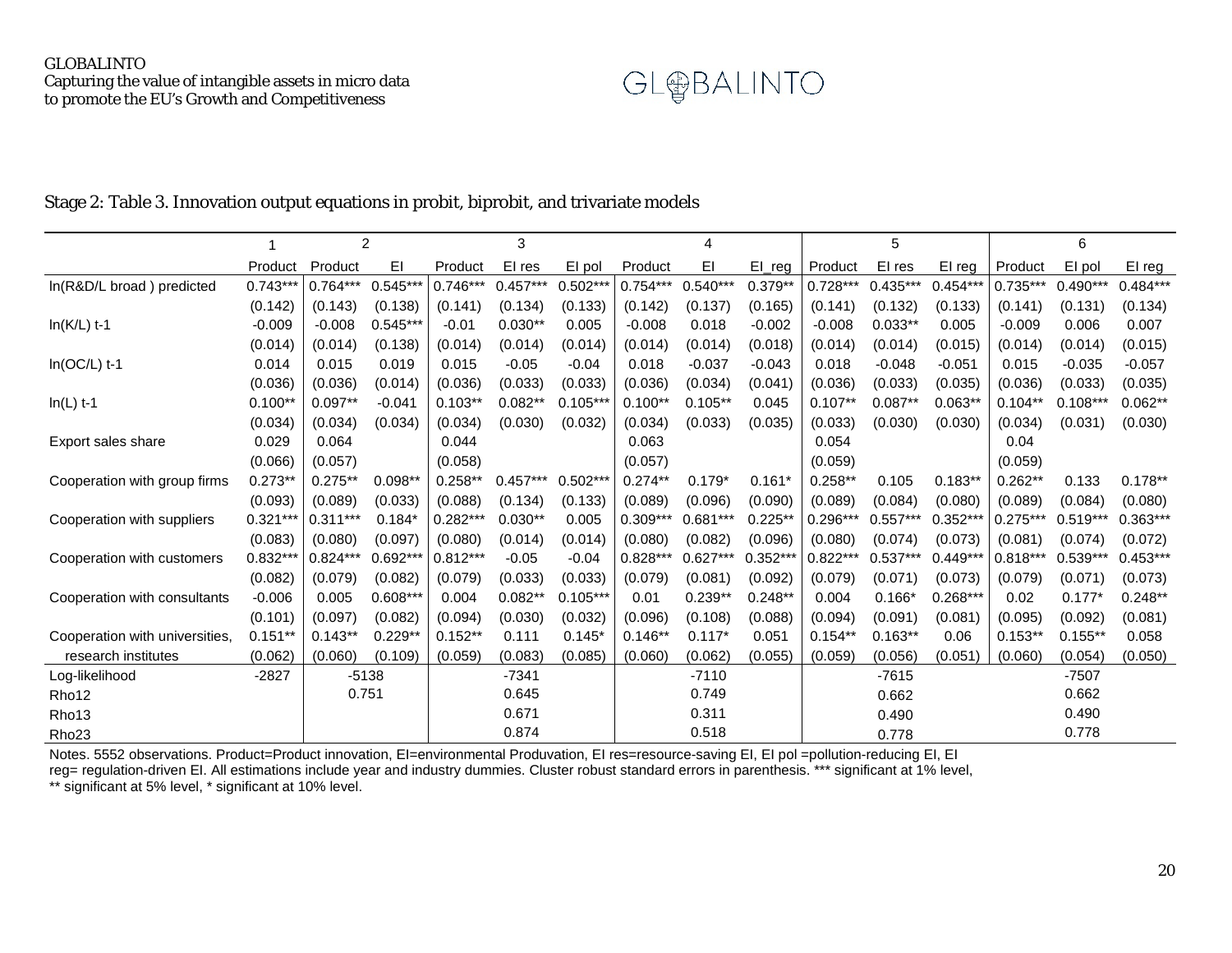Next, we analyze labor productivity effects. In Table 4, the dependent variable is labor productivity, measured as log value-added per employee. The innovation variables are instrumented with the predicted probabilities obtained from the corresponding second-step estimates of our CDM model.

|                                                                                                                                                      | 1          | $\overline{a}$ | 3                             | $\overline{\mathbf{4}}$                     | 5                                                               | 6                                                                 |
|------------------------------------------------------------------------------------------------------------------------------------------------------|------------|----------------|-------------------------------|---------------------------------------------|-----------------------------------------------------------------|-------------------------------------------------------------------|
| In(K/L)                                                                                                                                              | $0.216***$ | $0.208***$     | $0.145**$                     | $0.214***$                                  | $0.220***$                                                      | $0.220***$                                                        |
|                                                                                                                                                      | (0.017)    | (0.018)        | (0.050)                       | (0.018)                                     | (0.020)                                                         | (0.019)                                                           |
| In(OC/L)                                                                                                                                             | $0.141***$ | $0.149***$     | $0.175***$                    | $0.144***$                                  | $0.136***$                                                      | $0.139***$                                                        |
|                                                                                                                                                      | (0.017)    | (0.019)        | (0.041)                       | (0.019)                                     | (0.021)                                                         | (0.018)                                                           |
| ln(L)                                                                                                                                                | 0.011      | 0.003          | 0.03                          | $-0.001$                                    | $-0.001$                                                        | 0.003                                                             |
|                                                                                                                                                      | (0.013)    | (0.012)        | (0.029)                       | (0.012)                                     | (0.014)                                                         | (0.013)                                                           |
| Product                                                                                                                                              | 0.072      |                |                               |                                             |                                                                 |                                                                   |
|                                                                                                                                                      | (0.057)    |                |                               |                                             |                                                                 |                                                                   |
| Product no El                                                                                                                                        |            | $-0.538$       | $-2.094*$                     | $-0.271$                                    |                                                                 |                                                                   |
|                                                                                                                                                      |            | (0.431)        | (1.147)                       | (0.481)                                     |                                                                 |                                                                   |
| EI                                                                                                                                                   |            | $0.118**$      |                               |                                             |                                                                 |                                                                   |
|                                                                                                                                                      |            | (0.058)        |                               |                                             |                                                                 |                                                                   |
| EI res only                                                                                                                                          |            |                | 3.578**                       |                                             |                                                                 |                                                                   |
|                                                                                                                                                      |            |                |                               |                                             |                                                                 |                                                                   |
|                                                                                                                                                      |            |                |                               |                                             |                                                                 |                                                                   |
|                                                                                                                                                      |            |                |                               |                                             |                                                                 |                                                                   |
|                                                                                                                                                      |            |                |                               |                                             |                                                                 |                                                                   |
|                                                                                                                                                      |            |                |                               |                                             |                                                                 |                                                                   |
|                                                                                                                                                      |            |                |                               |                                             |                                                                 |                                                                   |
|                                                                                                                                                      |            |                |                               |                                             |                                                                 |                                                                   |
|                                                                                                                                                      |            |                |                               |                                             |                                                                 |                                                                   |
|                                                                                                                                                      |            |                |                               |                                             |                                                                 |                                                                   |
|                                                                                                                                                      |            |                |                               |                                             |                                                                 |                                                                   |
|                                                                                                                                                      |            |                |                               |                                             |                                                                 |                                                                   |
|                                                                                                                                                      |            |                |                               |                                             |                                                                 |                                                                   |
|                                                                                                                                                      |            |                |                               |                                             |                                                                 |                                                                   |
|                                                                                                                                                      |            |                |                               |                                             |                                                                 |                                                                   |
|                                                                                                                                                      |            |                |                               |                                             |                                                                 |                                                                   |
|                                                                                                                                                      |            |                |                               |                                             |                                                                 |                                                                   |
|                                                                                                                                                      |            |                |                               |                                             |                                                                 |                                                                   |
|                                                                                                                                                      |            |                |                               |                                             |                                                                 |                                                                   |
| El pol<br>EI vol<br>EI reg<br>Produ no El res<br>El res voluntary<br>EI res regulation<br>Product no El pol<br>EI pol voluntary<br>El pol regulation |            |                | (1.767)<br>$-0.12$<br>(0.166) | $-0.048$<br>(0.100)<br>$0.221**$<br>(0.100) | 0.161<br>(0.422)<br>$-0.132$<br>(0.161)<br>$0.263**$<br>(0.114) | 0.074<br>(0.293)<br>$-0.243**$<br>(0.120)<br>$0.278**$<br>(0.092) |

Stage 3: Table 4. GMM Productivity estimates

Notes. 5552 observations. All estimations include year and industry dummies. Standard errors in parenthesis. \*\*\* significant at 1% level, \*\* significant at 5% level, \* significant at 10% level.

In specification 1, we surprisingly observe that engaging in product innovation does not improves firm labor productivity. In the second specification, we distinguish between EIs and product innovations with no environmental benefits. We observe that the effect of EI is positive and statistically significant, whereas the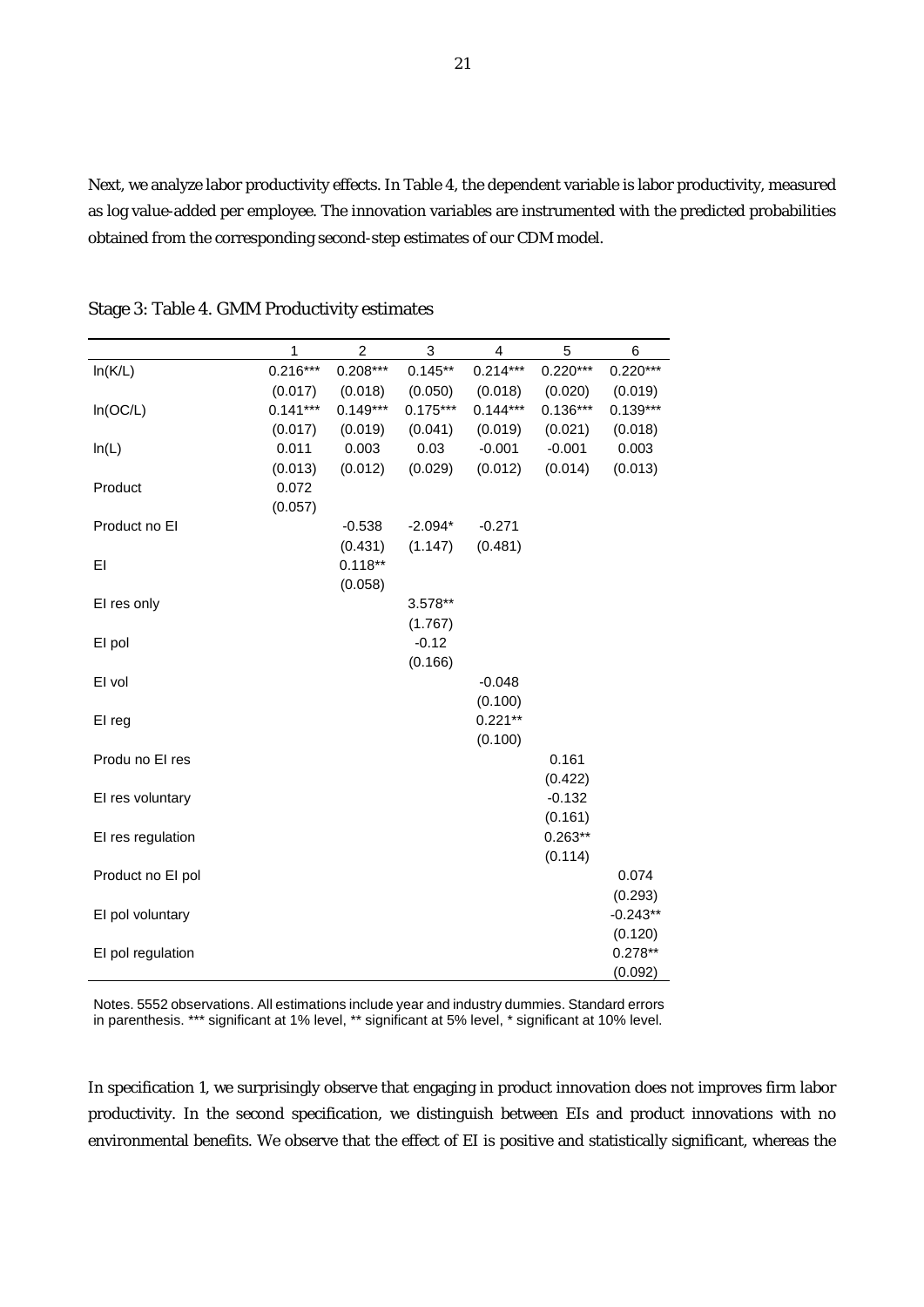effect of nonenvironmental product innovations is insignificant negative. The category of other innovations includes product innovations without EIs as well as EIs that have only pollution-reducing benefits in column 5 or only resource-saving benefits in column 6. Product innovations alone do not enhance productivity in any of the estimations, when also EIs are considered.

In the third specification, we separate out firms that have resource-saving only orpollution-reducing EIs (with or without resource-saving EIs). We find that EIs improve productivity except when firm has only resource saving EIs. We find regulation induced EIs to improve productivity regardless of whether the EI is voluntary or regulation induced (columns 4 through 6). When regulation is the primary driver of innovation, both resource-saving and pollution-reducing innovations improve productivity and the same is found when they considered together in column 4. This is different from earlier results, where Rennings and Rammer (2011) find a that regulation only improves the positive performance effect of EIs related to the German vehicle industry, while in general has negative effects.

One limitation of our empirical data is that we cannot distinguish whether firms that EIs also have nonenvironmental innovations. Moreover, firms with regulation-induced EIs may also have other voluntary EIs. In interpreting our results, it should also be noted that the effects estimated by our identification strategy could be interpreted as local average treatment effects (LATEs) (Imbens and Angrist 1994). Because our instrumental variables affect only certain firms, we are identifying the causal effect of innovation for those firms whose innovation activities are influenced by the instruments. If the innovations have heterogeneous productivity effects, the effects identified here are for the type of innovations induced by the instruments used.

As a robustness check, we use formal R&D investments from R&D survey. We follow a similar procedure as before using the Heckman model to predict the value of the R&D investments. The results for stages 1 through 3 are reported in Tables C.1-C.3 in the Appendix. Our main interest is in the analysis on regulation driven EIs. The results are the same as before in productivity estimates of EIs in stage 3 However, product innovations are now improving productivity and also when considered alone in columns 2-6. The only reason for difference is the use of survey R&D rather than broad R&D,

Survey R&D also has stronger positive effects on regulation-driven voluntary EIs than broad R&D in Table C.3 columns 4-6. In most studies R&D is from R&D survey which cannot be lagged to reduce its endogeneity since CIS is done every second year (except in Germany). Based on Table C.1 firms reporting R&D are more likely to be large, while the amount of R&D is decreasing in firm size. The R&D survey hence pick relatively more small firms with high R&D intensity so that the sample of small firms can be biased to those firms. Finally, R&D intensity increases in export per sales for survey R&D and not for broad R&D. The larger exposer to trade may explain both the increase in R&D and occurrence of product innovation, which bias the results.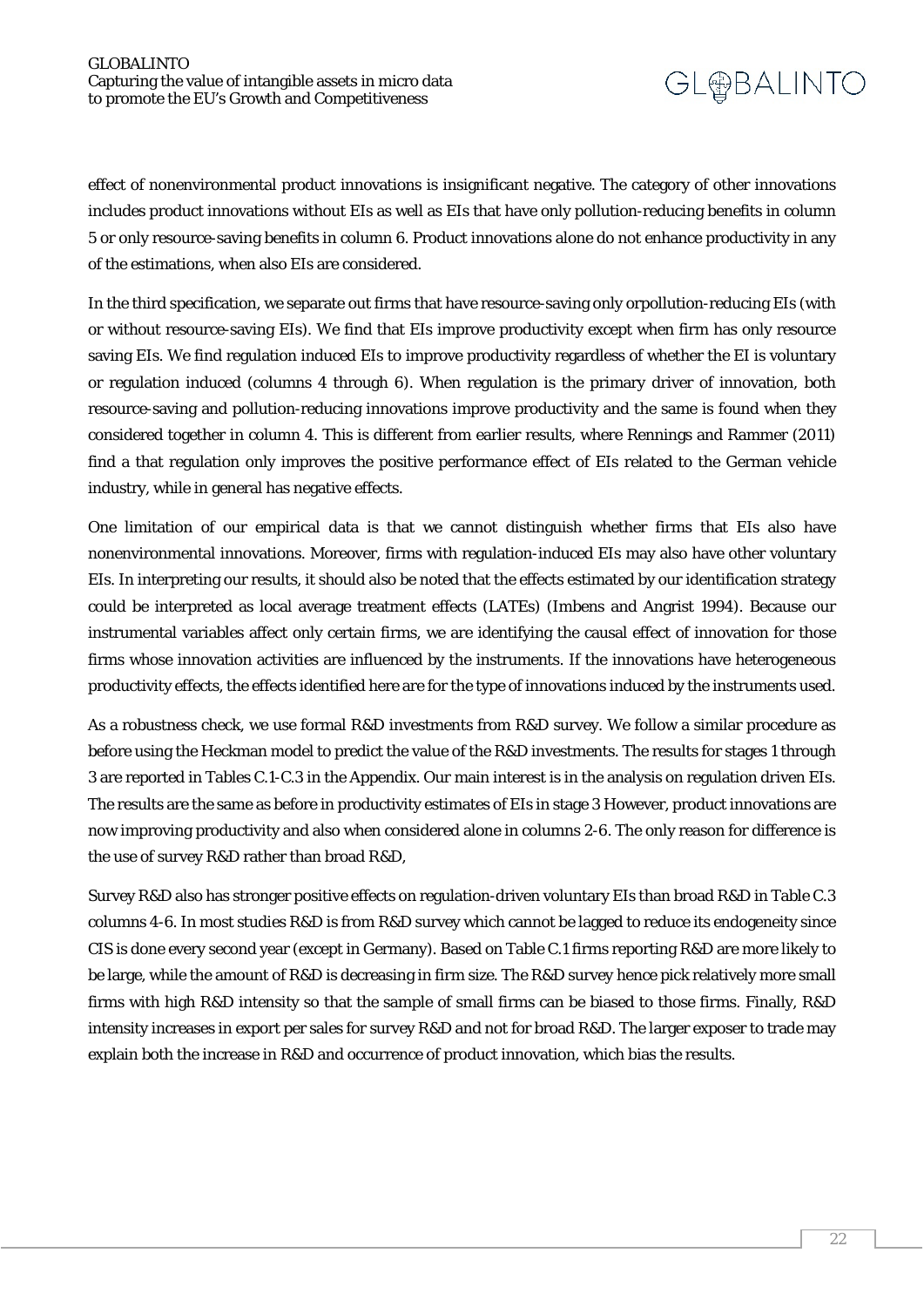### <span id="page-22-0"></span>7 Conclusion

This paper has added to the literature by examining the environmental innovations of Finnish manufacturing and energy sector firms as part of overall firm innovation activity and by testing the Porter hypothesis. We contribute to the extensive prior literature by comparing the productivity effects of nonenvironmental innovations and different types of environmental innovations and by using an extended CDM panel model with instrumental variables that can better address endogeneity. Finally, determinants of innovation input include organizational capital, which is found to be a relevant explanatory factor for R&D activity while also having an independent, significant effect on productivity.

Our empirical analysis shows that both regulation driven resources saving and pollution reducing environmental innovations enhance productivity, which contrasts the findings in the recent literature that finds the relation to be positive only for resource savings environmental investments; see Rexhäuser and Rammer (2014), Ghisetti and Rennings (2014). Earlier survey by Ambec, Cohen et al. (2013) also found regulation effects to be negative in general. In Nordic countries in Norway regulation in cutting emissions has instead improved environmental performance (Bye and Klemetsen, 2018). Our findings also support the strong Porter hypothesis as we also find positive productivity effects for regulation induced EIs. We can offer a few practical conclusions. The strategy of introducing new environmental regulations will increase innovativity, which in turn leads to improved firm performance that can apparently cover all of the costs from regulation. Finnish firms have benefitted from a first-mover advantage by becoming "green" in many industries, a reason for good performance suggested initially by Lieberman and Montgomery (1988). This is evidently driven by regulation that has become more stringent especially in last observation year 2014 so that the shares of environmental innovations driven by regulation have increased over time.

<span id="page-22-1"></span>It is clear that EIs require cooperation with consultants, while they are unrelated to organizational change or even negatively to OC. The organizational structure within firms is less important than the ability to be connected with experts and consultants who can enable firms to fulfill the targets set by environmental regulations. Future research must more deeply analyze the interactions of EIs with organizational and process innovations.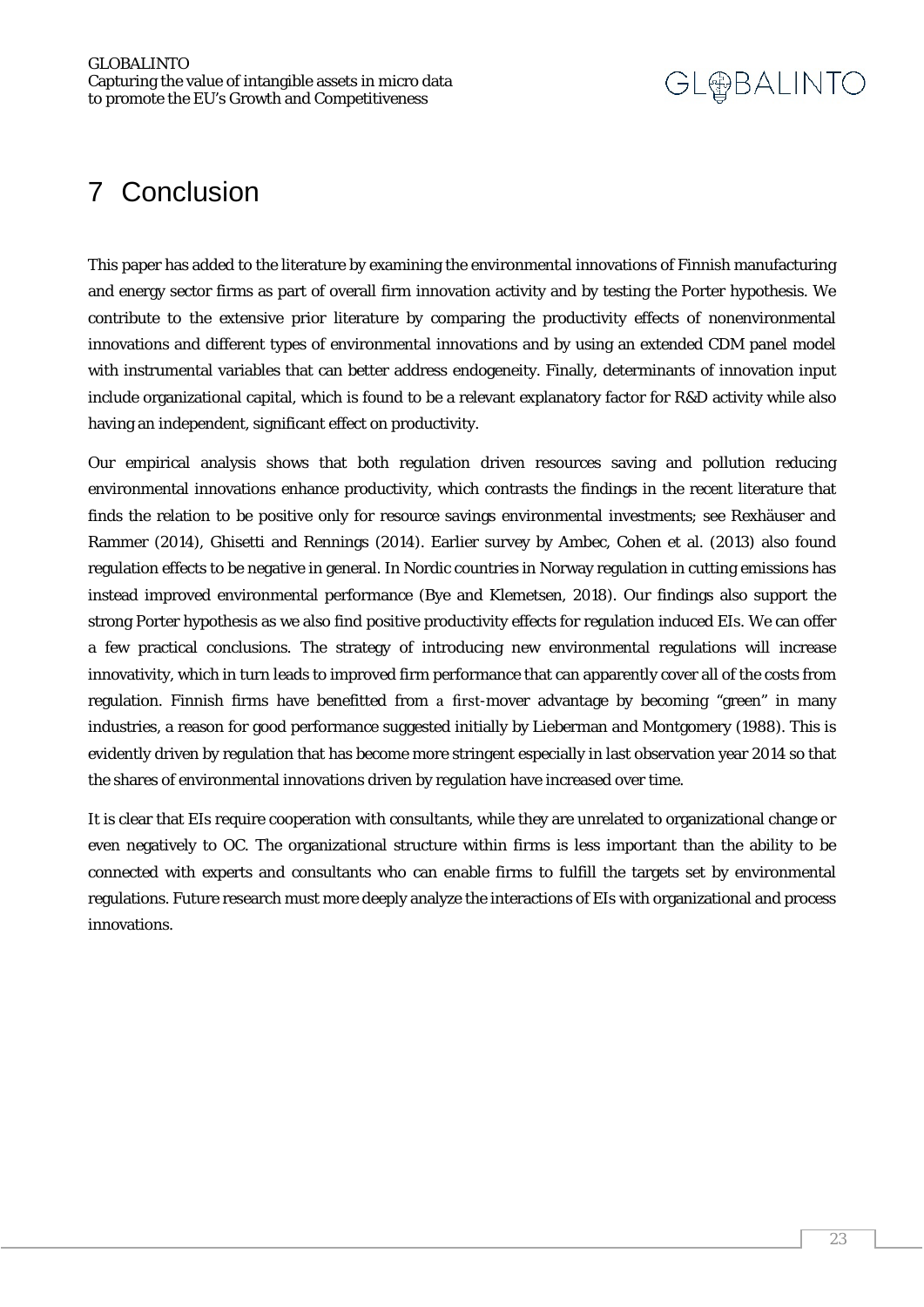### References

- ALBRIZIO, S., KOZLUK, T. & ZIPPERER, V. 2017. Environmental policies and productivity growth: Evidence across industries and firms. *Journal of Environmental Economics Management,* 81**,** 209- 226.
- AMBEC, S. & BARLA, P. 2006. Can environmental regulations be good for business? An assessment of the Porter hypothesis. *Energy studies review,* 14.
- AMBEC, S., COHEN, M. A., ELGIE, S. & LANOIE, P. 2013. The Porter hypothesis at 20: can environmental regulation enhance innovation and competitiveness? *Review of Environmental Economics and Policy,* 7**,** 2-22.
- AMBEC, S. & LANOIE, P. 2008. Does it pay to be green? A systematic overview. *The Academy of Management Perspectives,* 22**,** 45-62.
- BARBIERI, N., GHISETTI, C., GILLI, M., MARIN, G. & NICOLLI, F. 2016. A Survey of the Literature on Environmental Innovation Based on Main Path Analysis. *Journal of Economic Surveys,* 30**,** 596- 623.
- BARBIERI, N., MARZUCCHI, A. & RIZZO, U. 2020. Knowledge sources and impacts on subsequent inventions: Do green technologies differ from non-green ones? *Research Policy,* 49**,** 103901.
- BOHM, P. & RUSSELL, C. S. 1985. Comparative analysis of alternative policy instruments. *Handbook of natural resource and energy economics.* Elsevier.
- BROBERG, T., MARKLUND, P.-O., SAMAKOVLIS, E. & HAMMAR, H. 2013. Testing the Porter hypothesis: the effects of environmental investments on efficiency in Swedish industry. *Journal of productivity analysis,* 40**,** 43-56.
- BRUNNERMEIER, S. B. & COHEN, M. A. 2003. Determinants of environmental innovation in US manufacturing industries. *Journal of environmental economics and management,* 45**,** 278-293.
- BYE, B. & KLEMETSEN, M. E. 2018. The impacts of alternative policy instruments on environmental performance: A firm level study of temporary and persistent effects. *Environmental and resource economics,* 69**,** 317-341.
- CHAMBERLIN, G., CLAYTON, T. & FAROOQUI, S. 2007. New measures of UK private sector software investment. *Economic & Labour Market Review,* 1**,** 17-28.
- CHENG, C. C., YANG, C.-L. & SHEU, C. 2014. The link between eco-innovation and business performance: a Taiwanese industry context. *Journal of Cleaner Production,* 64**,** 81-90.
- CRÉPON, B., DUGUET, E. & MAIRESSE, J. 1998. Research and development, innovation and productivity: An econometric analysis at the firm level. *Economics of Innovation & New Technology,* 7**,** 115-158.
- DEMIREL, P. & KESIDOU, E. 2011. Stimulating different types of eco-innovation in the UK: Government policies and firm motivations. *Ecological Economics,* 70**,** 1546-1557.
- DRAKE, D. F. & JUST, R. L. 2016. Ignore, avoid, abandon, and embrace: what drives firm responses to environmental regulation? *Environmentally responsible supply chains.* Springer.
- DUFOUR, C., LANOIE, P. & PATRY, M. 1998. Regulation and Productivity. *Journal of productivity analysis,* 9**,** 233-247.
- FRANCO, C. & MARIN, G. 2017. The effect of within-sector, upstream and downstream environmental taxes on innovation and productivity. *Environmental and resource economics,* 66**,** 261-291.
- GHISETTI, C. & PONTONI, F. 2015. Investigating policy and R&D effects on environmental innovation: A meta-analysis. *Ecological Economics,* 118**,** 57-66.
- GHISETTI, C. & RENNINGS, K. 2014. Environmental innovations and profitability: How does it pay to be green? An empirical analysis on the German Innovation survey. *Journal of Cleaner production,* 75**,** 106-117.
- GRAY, W. B. & SHADBEGIAN, R. J. 1998. Environmental regulation, investment timing, and technology choice. *The Journal of Industrial Economics,* 46**,** 235-256.
- GRAY, W. B. & SHADBEGIAN, R. J. 2003. Plant vintage, technology, and environmental regulation. *Journal of Environmental Economics and Management,* 46**,** 384-402.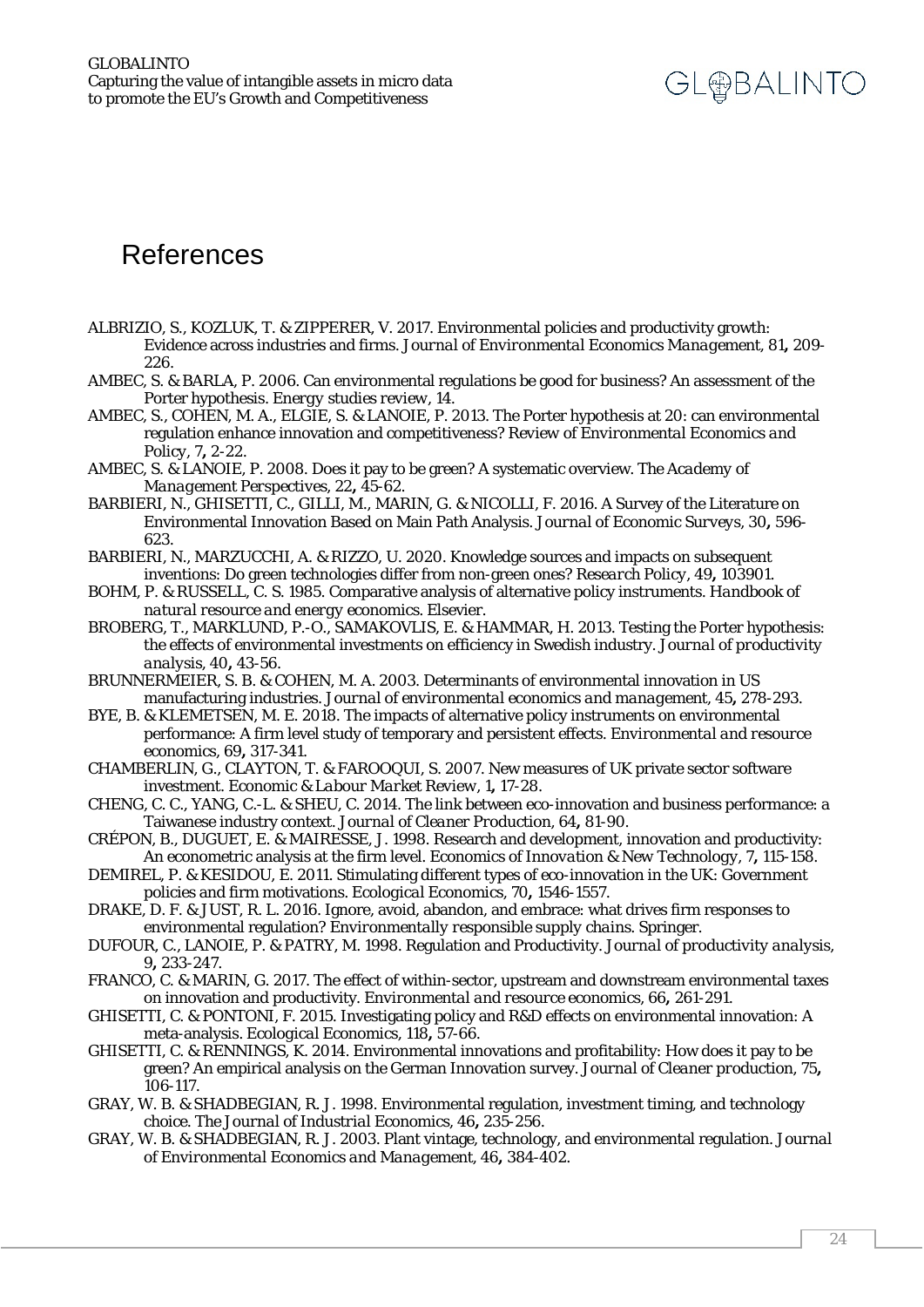- HORBACH, J. 2008. Determinants of environmental innovation—New evidence from German panel data sources. *Research policy,* 37**,** 163-173.
- HORBACH, J., OLTRA, V. & BELIN, J. 2013. Determinants and specificities of eco-innovations compared to other innovations—an econometric analysis for the French and German industry based on the community innovation survey. *Industry and Innovation,* 20**,** 523-543.
- HORBACH, J., RAMMER, C. & RENNINGS, K. 2012. Determinants of eco-innovations by type of environmental impact—The role of regulatory push/pull, technology push and market pull. *Ecological economics,* 78**,** 112-122.
- HORBACH, J. & RENNINGS, K. 2013. Environmental innovation and employment dynamics in different technology fields–an analysis based on the German Community Innovation Survey 2009. *Journal of Cleaner Production,* 57**,** 158-165.
- HORVÁTHOVÁ, E. 2010. Does environmental performance affect financial performance? A meta-analysis. *Ecological Economics,* 70**,** 52-59.
- HOTTENROTT, H. & REXHÄUSER, S. 2015. Policy-induced environmental technology and inventive efforts: Is there a crowding out? *Industry and Innovation,* 22**,** 375-401.
- HUPPES, G., KLEIJN, R., HUELE, R., EKINS, P., SHAW, B., ESDERS, M. & SCHALTEGGER, S. 2008. Measuring eco-innovation: framework and typology of indicators based on causal chains: final report of the ECODRIVE Project. *University of Leiden*.
- IMBENS, G. & ANGRIST, J. 1994. Identification and estimation of local average treatment effects. *Econometrica,* 62**,** 467-475.
- JAFFE, A. B. & STAVINS, R. N. 1995. Dynamic incentives of environmental regulations: The effects of alternative policy instruments on technology diffusion. *Journal of environmental economics and management,* 29**,** S43-S63.
- KEMP, R. & PEARSON, P. 2007. Final report MEI project about measuring eco-innovation.

KUNAPATARAWONG, R. & MARTÍNEZ-ROS, E. 2016. Towards green growth: How does green innovation affect employment? *Research Policy,* 45**,** 1218-1232.

- LANOIE, P., LAURENT-LUCCH ETTI, J., JOHNSTONE, N. & AMBEC, S. 2011. Environmental policy, innovation and performance: new insights on the Porter hypothesis. *Journal of Economics & Management Strategy,* 20**,** 803-842.
- LANOIE, P., PATRY, M. & LAJEUNESSE, R. 2008. Environmental regulation and productivity: testing the porter hypothesis. *Journal of Productivity Analysis,* 30**,** 121-128.
- LIEBERMAN, M. B. & MONTGOMERY, D. B. 1988. First‐mover advantages. *Strategic management journal,* 9**,** 41-58.
- MARIN, G. 2014. Do eco-innovations harm productivity growth through crowding out? Results of an extended CDM model for Italy. *Research Policy,* 43**,** 301-317.
- MARIN, G. & LOTTI, F. 2017. Productivity effects of eco-innovations using data on eco-patents. *Industrial and Corporate Change,* 26**,** 125-148.

OECD 2010. *Handbook on deriving capital measures of intellectual property products,* Paris, OECD Organisation for Economic Co-operation Development.

- PALMER, M. & TRUONG, Y. 2017. The impact of technological green new product introductions on firm profitability. *Ecological Economics,* 136**,** 86-93.
- PERMAN, R., MA, Y., MCGILVRAY, J. & COMMON, M. 2003. *Natural resource and environmental economics*, Pearson Education.
- PIEKKOLA, H. & RAHKO, J. 2020. Innovative growth: the role of market power and negative selection. *Economics of Innovation and New Technology,* 29**,** 603-624.
- POPP, D. & NEWELL, R. 2012. Where does energy R&D come from? Examining crowding out from energy R&D. *Energy Economics,* 34**,** 980-991.
- PORTER, M. E. & VAN DER LINDE, C. 1995a. Green and competitive: ending the stalemate. *Harvard business review,* 73**,** 120-134.
- PORTER, M. E. & VAN DER LINDE, C. 1995b. Toward a new conception of the environmentcompetitiveness relationship. *The journal of economic perspectives,* 9**,** 97-118.
- RENNINGS, K. 2000. Redefining innovation—eco-innovation research and the contribution from ecological economics. *Ecological economics,* 32**,** 319-332.
- RENNINGS, K. & RAMMER, C. 2011. The impact of regulation-driven environmental innovation on innovation success and firm performance. *Industry and Innovation,* 18**,** 255-283.

**GL@BALINTO**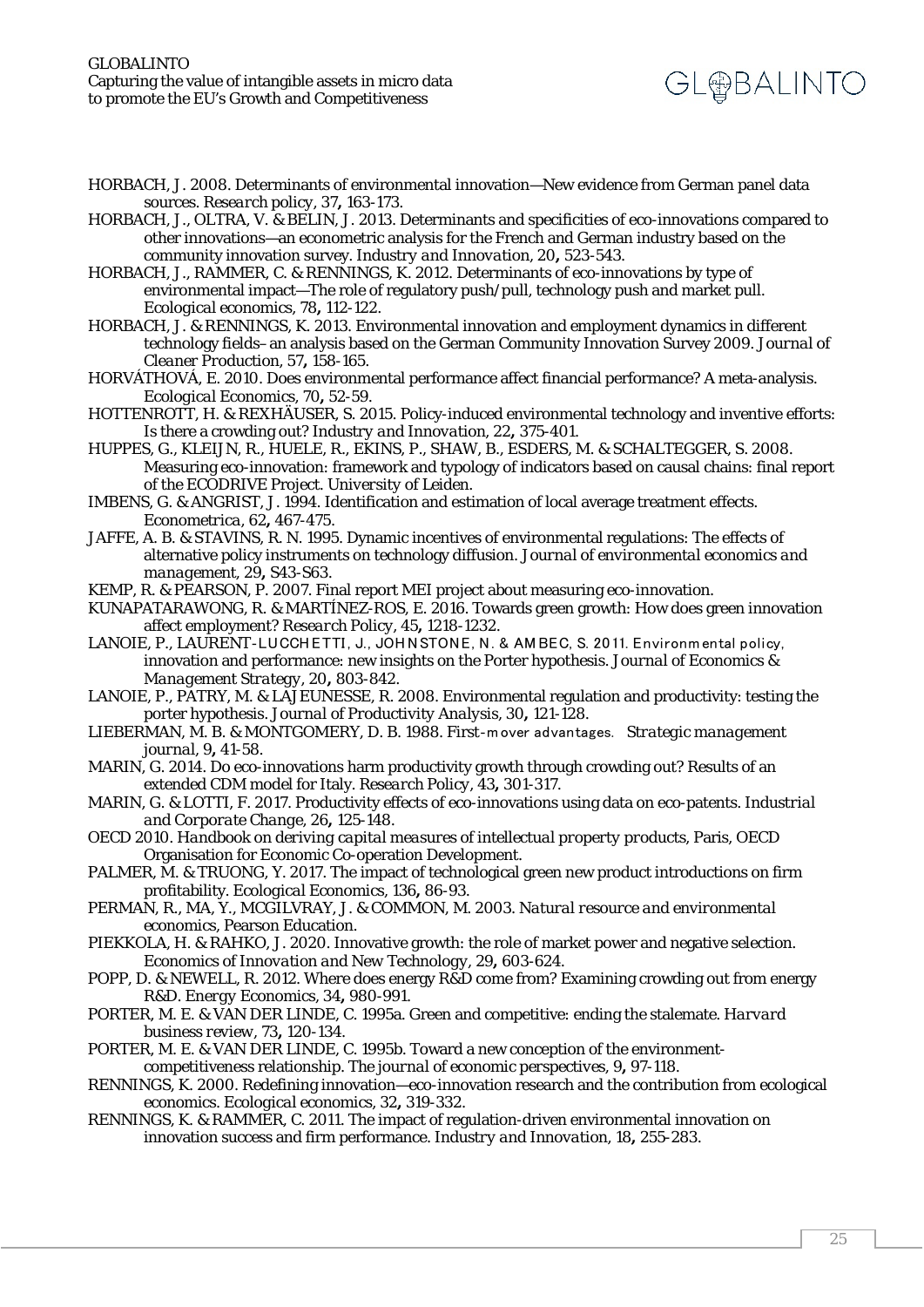

- REXHÄUSER, S. & RAMMER, C. 2014. Environmental innovations and firm profitability: unmasking the Porter hypothesis. *Environmental and Resource Economics,* 57**,** 145-167.
- ROODMAN, D. 2011. Fitting fully observed recursive mixed-process models with cmp. *The Stata Journal,* 11**,** 159-206.
- RUBASHKINA, Y., GALEOTTI, M. & VERDOLINI, E. 2015. Environmental regulation and competitiveness: Empirical evidence on the Porter Hypothesis from European manufacturing sectors. *Energy Policy,* 83**,** 288-300.
- VAN LEEUWEN, G. & MOHNEN, P. 2017. Revisiting the Porter hypothesis: an empirical analysis of green innovation for the Netherlands. *Economics of Innovation and New Technology,* 26**,** 63-77.
- YANG, C.-H., TSENG, Y.-H. & CHEN, C.-P. 2012. Environmental regulations, induced R&D, and productivity: Evidence from Taiwan's manufacturing industries. *Resource and Energy Economics,* 34**,** 514-532.
- YUAN, B. & XIANG, Q. 2018. Environmental regulation, industrial innovation and green development of Chinese manufacturing: Based on an extended CDM model. *Journal of Cleaner Production,* 176**,** 895-908.
- ZHAO, X. & SUN, B. 2016. The influence of Chinese environmental regulation on corporation innovation and competitiveness. *Journal of Cleaner Production,* 112**,** 1528-1536.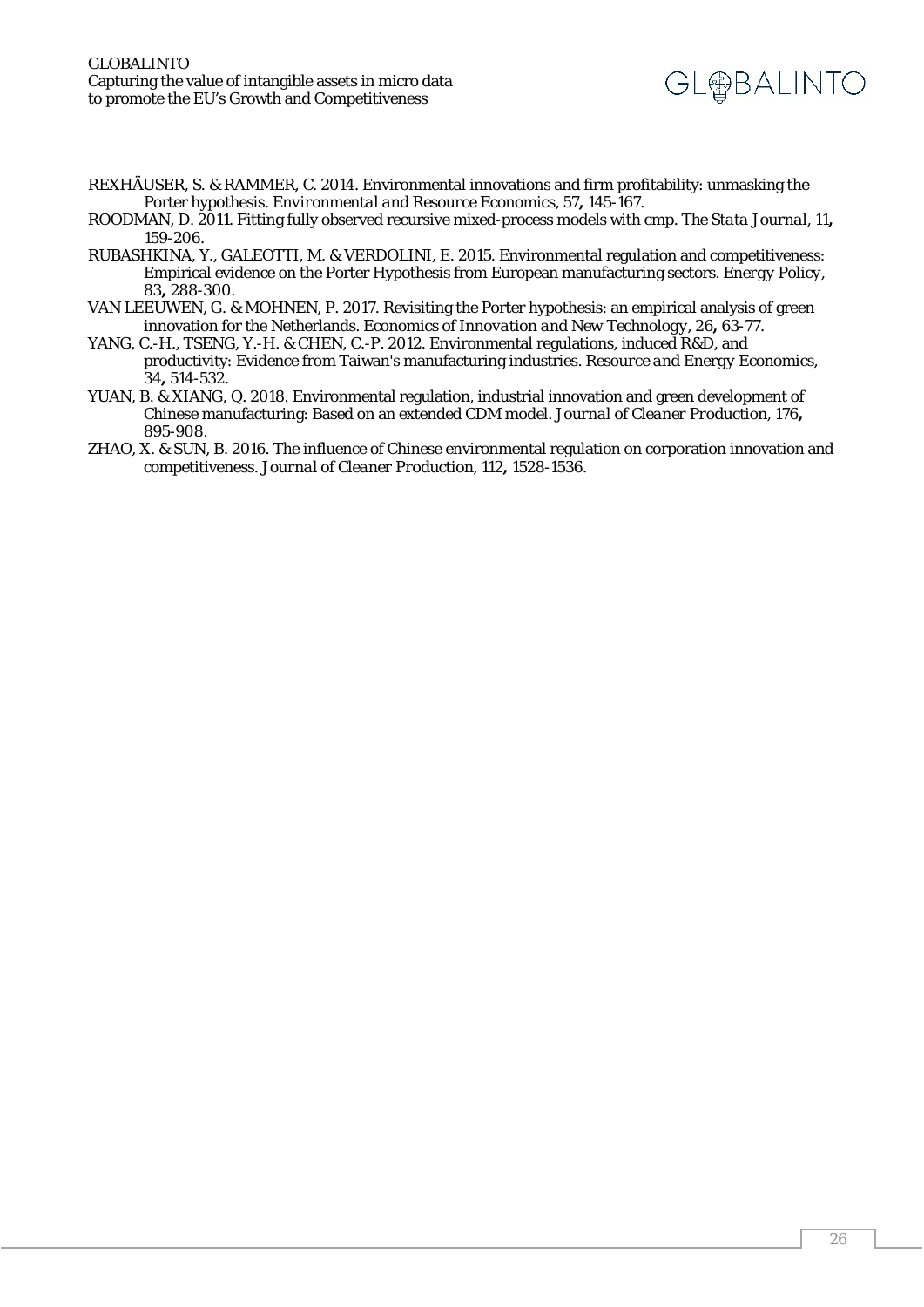### <span id="page-26-0"></span>Appendix A.

Occupation data are used to evaluate the innovative labor input in intangible activities. These intangiblerelated labor are assumed to be produced with similar share of other factor inputs as in intangible producing services, such as OC producing business services (Legal and accounting activities M69, Head office M70, Architectural and engineering activities M71, Advertising and market research M73). The method is analogous for measuring "overheads" in OECD (2010); a method applied to evaluate "software and database expenditures" ICT from related labor costs.  $8$  Real expenditure-based investments of type IA = OC, R&D, ICT is given by (industry j in year t suppressed):

$$
P N_{IA} \equiv z^{IA} l^A P^{IA} L^A, \tag{A.1}
$$

where  $l^{\prime A}$  is the innovation labor share of type IA and  $z^{\prime A}$  is time invariant factor multiplier. The benchmark factor multipliers that represent the entire EU27 area from IA-producing upstream industries IA=OC, R&D, ICT. The shares  $l^A$  are considered the same in all countries and the combined multiplier  $z^A l^A$  is 1.55 for OC wage expenses, 1.53 for R&D wage expenses, and 1.7 for ICT wage expenses. The factor multiplier includes half of intermediate input and all capital input per one unit of labor costs given that IA producing industries are more intermediate input intensive than other industries on average. Table 1 summarizes the combined multiplier  $z^{IA}l^A$  (the product of the share of work effort assumed to be in related occupations to be devoted to IA production and the factor multiplier).

|                                                    | OC.  | R&D  | <b>ICT</b> |
|----------------------------------------------------|------|------|------------|
| Employment shares $l^{Y}$                          | 30%  | 50%  | 50%        |
| Factor multiplier $z^{\prime A}$                   | 1.55 | 1.53 | 1.7        |
| multiplier $z^{IA}l^{IA}$<br>Combined<br>(rounded) | 45%  | 77%  | 85%        |

Table A.1 Combined multipliers for OC, R&D and ICT

-

<span id="page-26-1"></span><sup>8</sup> Office for National Statistics (ONS) evaluate ICT factor input from 72.2. industry (Research and experimental development on social sciences and humanities) and not from J62-J63 (Computer programming, consultancy and related activities and information service activities) as done here. Intermediates are further deducted by those used for resale without further processing, road transport, computer services, advertising and marketing costs and depreciation of vehicles. They are added by total taxes and levies and total depreciation. Estimate of the rate of return on capital is excluded. They end up with non-labor cost share of 80% which is close to CHAMBERLIN, G., CLAYTON, T. & FAROOQUI, S. 2007. New measures of UK private sector software investment. *Economic & Labour Market Review,* 1**,** 17-28..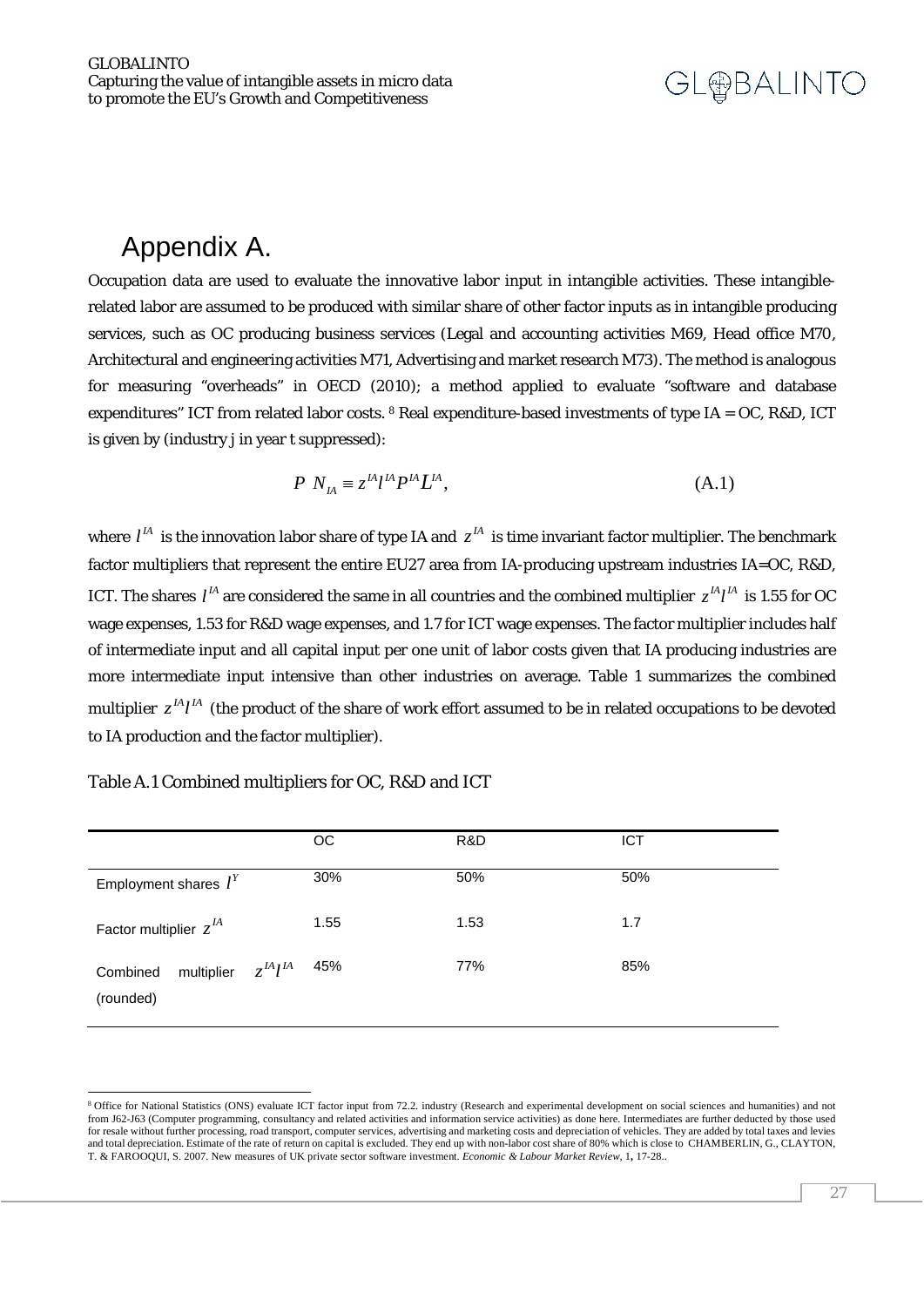

The following shows the innovation occupations chosen using ISCO08 3-digit coding in Globalinto in a narrower version of OC occupations excluding marketing workers.

#### **ICT work**

Information and communications technology services managers 133

Information and communications technology professionals 25 (software and applications developers and analysts 251 and database and network professionals 252)

Information and communications technology professionals 35 (Information and communications technology operations and user support 351, telecommunications and broadcasting technicians 352)

#### **Organizational work**

Business Services and Administration Managers 121

Sales and marketing managers 1221, Advertising and public relations managers 1222,

Production managers in agriculture, forestry and fisheries, 131

Manufacturing, mining, construction and distribution managers 132

Professional services managers 134

Finance professionals 241, Administration professionals 242

#### **R&D work**

Research and development managers 1223

Physical and earth science professionals 211, Engineering professionals 212, Life science professionals 213, Engineering professional (excluding electrotechnology) 214 , Electrical engineering 215

Architects, planners, surveyors and designers 216

Health professionals: Medical doctors 221, Nursing and midwifery professionals 222, Other health professionals 226

Physical and engineering science technicians 311, Life science technicians and related associate professional 314, Medical and pharmaceutical technicians 321

Physical and engineering science technicians 311, Life science technicians and rel. associate professionals 314

Medical and pharmaceutical technicians 321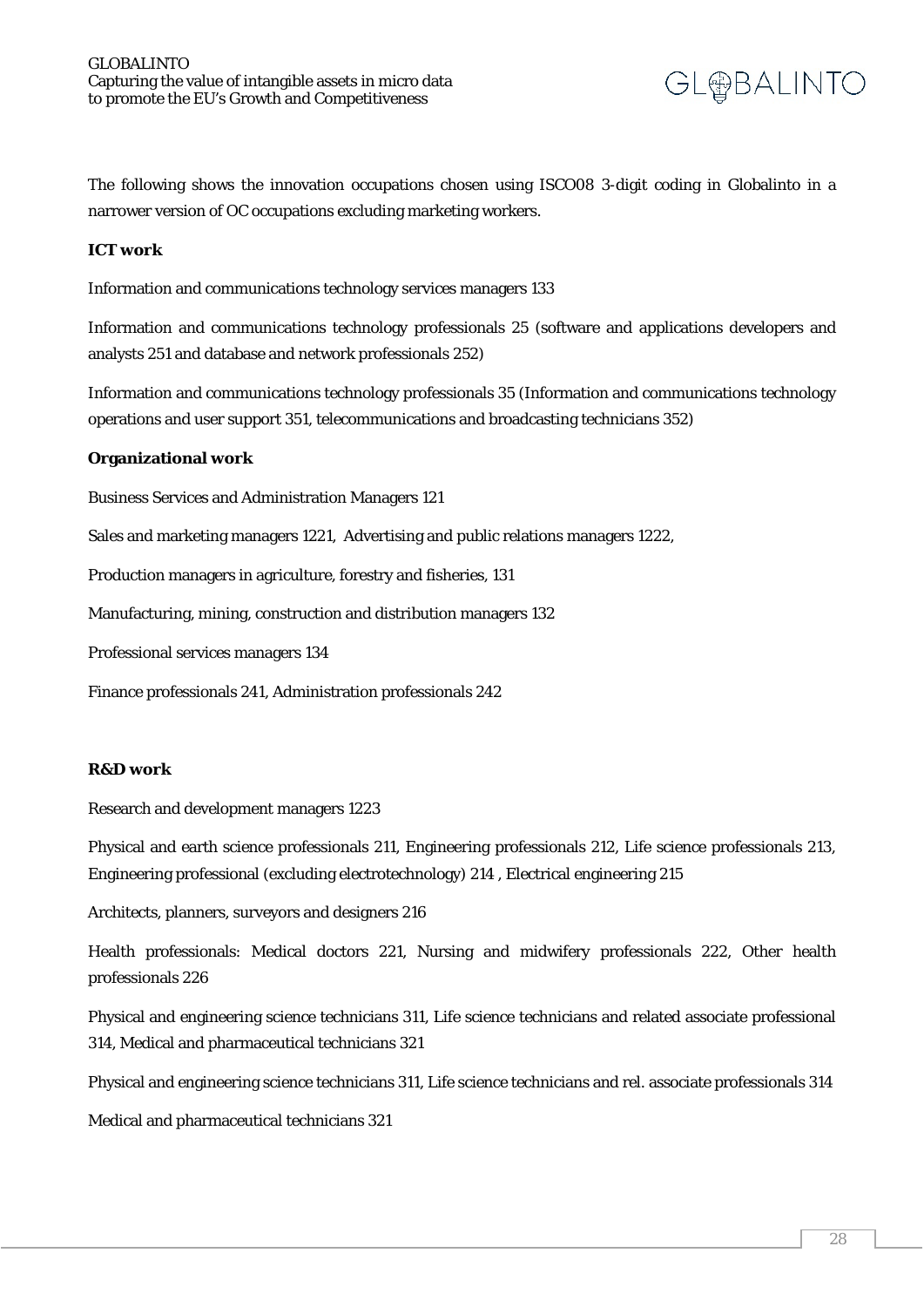

### <span id="page-28-0"></span>Appendix B.

#### **Table B.1** EI by year in the sample and in the CIS for manufacturing and energy sector firms.

| Sample             | 2004  | 2006  | 2008  | 2014  |
|--------------------|-------|-------|-------|-------|
| Product innovation | 0.499 | 0.510 | 0.480 | 0.518 |
| ΕI                 | 0.528 | 0.551 | 0.662 | 0.536 |
| EI res             | 0.489 | 0.492 | 0.529 | 0.513 |
| El pol             | 0.473 | 0.495 | 0.615 | 0.376 |
| El reg             | 0.242 | 0.239 | 0.248 | 0.358 |
| EI res regulation  | 0.226 | 0.218 | 0.168 | 0.348 |
| EI pol regulation  | 0.235 | 0.236 | 0.167 | 0.278 |
| CIS survey         |       |       |       |       |
| Product innovation | 0.367 | 0.372 | 0.371 | 0.398 |
| ΕI                 | 0.380 | 0.404 | 0.520 | 0.379 |
| EI res             | 0.338 | 0.354 | 0.393 | 0.366 |
| El pol             | 0.328 | 0.352 | 0.476 | 0.249 |
| El reg             | 0.179 | 0.168 | 0.173 | 0.236 |
| EI res regulation  | 0.161 | 0.147 | 0.120 | 0.228 |
| EI pol regulation  | 0.167 | 0.160 | 0.120 | 0.179 |

EI=environmental innovation, EI res=resource -saving EI, EI pol=pollution-reducing Ei, EI reg=regulation-driven EU.

#### **Table B.2** Industry distribution in the sample.

| Industry                                     |    | Firms | ℅     |
|----------------------------------------------|----|-------|-------|
| Food and beverages                           | 10 | 165   | 7.7   |
| Textile                                      | 13 | 69    | 3.22  |
| Leather and related products                 | 15 | 22    | 1.03  |
| Wood products and furniture                  | 16 | 225   | 10.5  |
| Pulp and paper                               | 17 | 64    | 2.99  |
| Chemical and chemical products               | 20 | 82    | 3.83  |
| Rubber and plastic                           | 22 | 115   | 5.37  |
| Other non-metallic products                  | 23 | 105   | 4.9   |
| <b>Basic metals</b>                          | 24 | 48    | 2.24  |
| <b>Fabricated metals</b>                     | 25 | 363   | 16.95 |
| Computer, electronic and optical products    | 26 | 106   | 4.95  |
| Electrical equipment                         | 27 | 81    | 3.78  |
| Machinery, equipment and their repair        | 28 | 357   | 16.67 |
| Motor vehicles and other transport equipment | 29 | 101   | 4.72  |
| Other industries                             | 32 | 144   | 6.72  |
| Energy                                       | 35 | 95    | 4.44  |
| Total                                        |    | 2142  | 100   |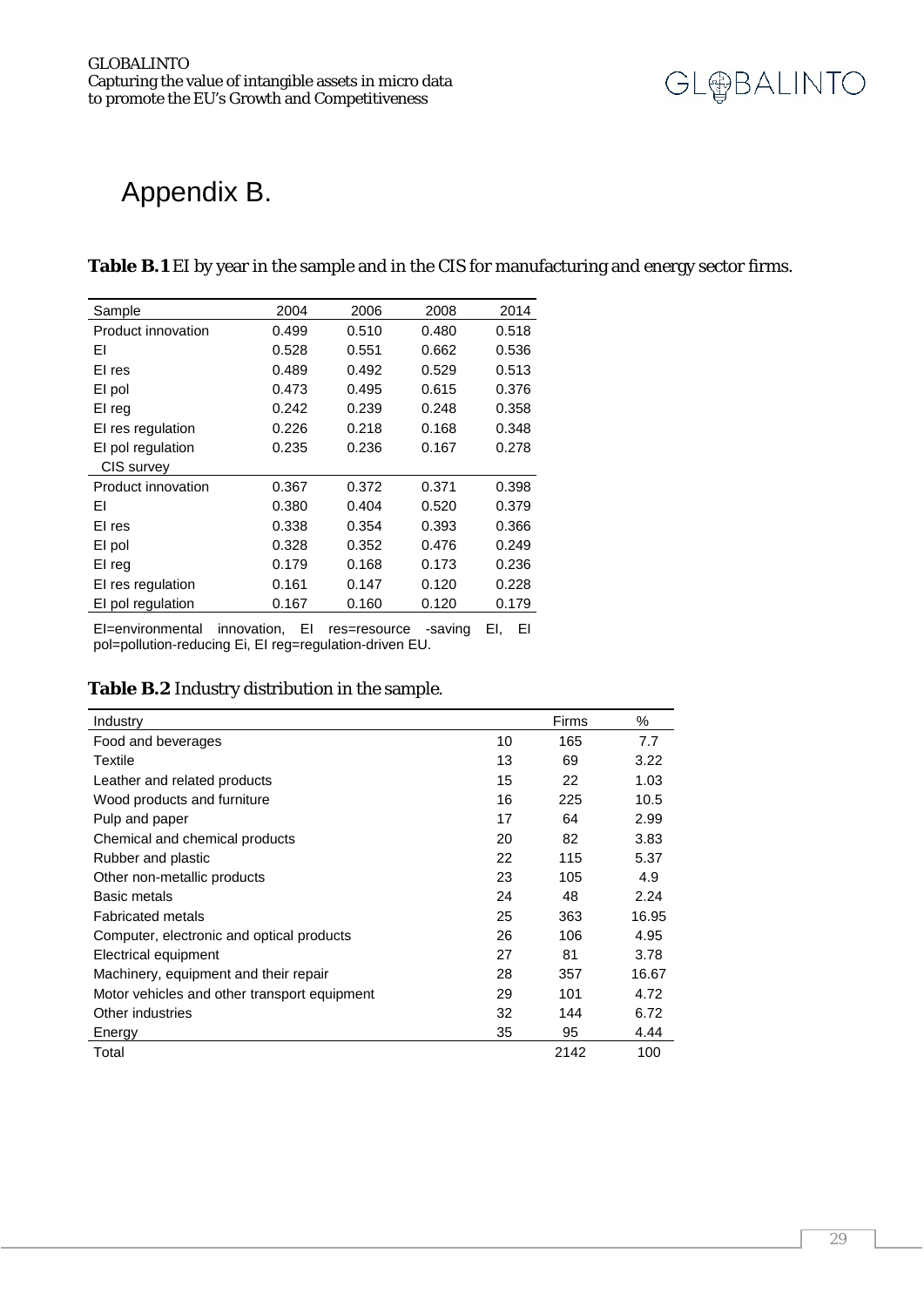

### <span id="page-29-0"></span>Appendix C.

#### **Stage 1:** Table C.1 Heckman model on R&D intensity and selection using R&D from survey data

|                                                                            | R&D intensity | Selection   |
|----------------------------------------------------------------------------|---------------|-------------|
| $In(OC/L)$ t-1                                                             | $0.232***$    | $0.113***$  |
|                                                                            | (0.035)       | (0.031)     |
| In(Material) t-1                                                           | $0.273***$    | $0.190***$  |
|                                                                            | (0.053)       | (0.040)     |
| $In(L)$ t-1                                                                | $-0.100**$    | 0.599***    |
|                                                                            | (0.039)       | (0.037)     |
| Export /sales                                                              | $0.400***$    | 0.064       |
|                                                                            | (0.113)       | (0.073)     |
| Part of group                                                              | 0.08          | $0.331***$  |
|                                                                            | (0.090)       | (0.074)     |
| R&D subsidy                                                                | $0.535***$    |             |
|                                                                            | (0.061)       |             |
| Cooperation with group firms                                               | $0.237**$     | $-0.061$    |
|                                                                            | (0.075)       | (0.086)     |
| Cooperation with suppliers                                                 | $-0.052$      | 0.074       |
|                                                                            | (0.067)       | (0.082)     |
| Cooperation with customers                                                 | $0.163**$     | $0.345***$  |
|                                                                            | (0.067)       | (0.080)     |
| Cooperation with consults                                                  | $0.183**$     | 0.092       |
|                                                                            | (0.075)       | (0.104)     |
| Cooperation with universities, research                                    | $0.140**$     | $0.289***$  |
| institutes                                                                 | (0.044)       | (0.063)     |
| Foreign owned                                                              | 0.105         | $-0.062$    |
|                                                                            | (0.080)       | (0.091)     |
| Constant                                                                   | 0.331         | $-3.439***$ |
|                                                                            | (0.423)       | (0.212)     |
|                                                                            | $-6394$       |             |
| Log pseudo-likelihood                                                      |               |             |
| Rho<br>Notes, EEE2 observations. All ostimations include year and industry | 0.239         |             |

Notes. 5552 observations. All estimations include year and industry dummies. Cluster robust standard errors in parenthesis.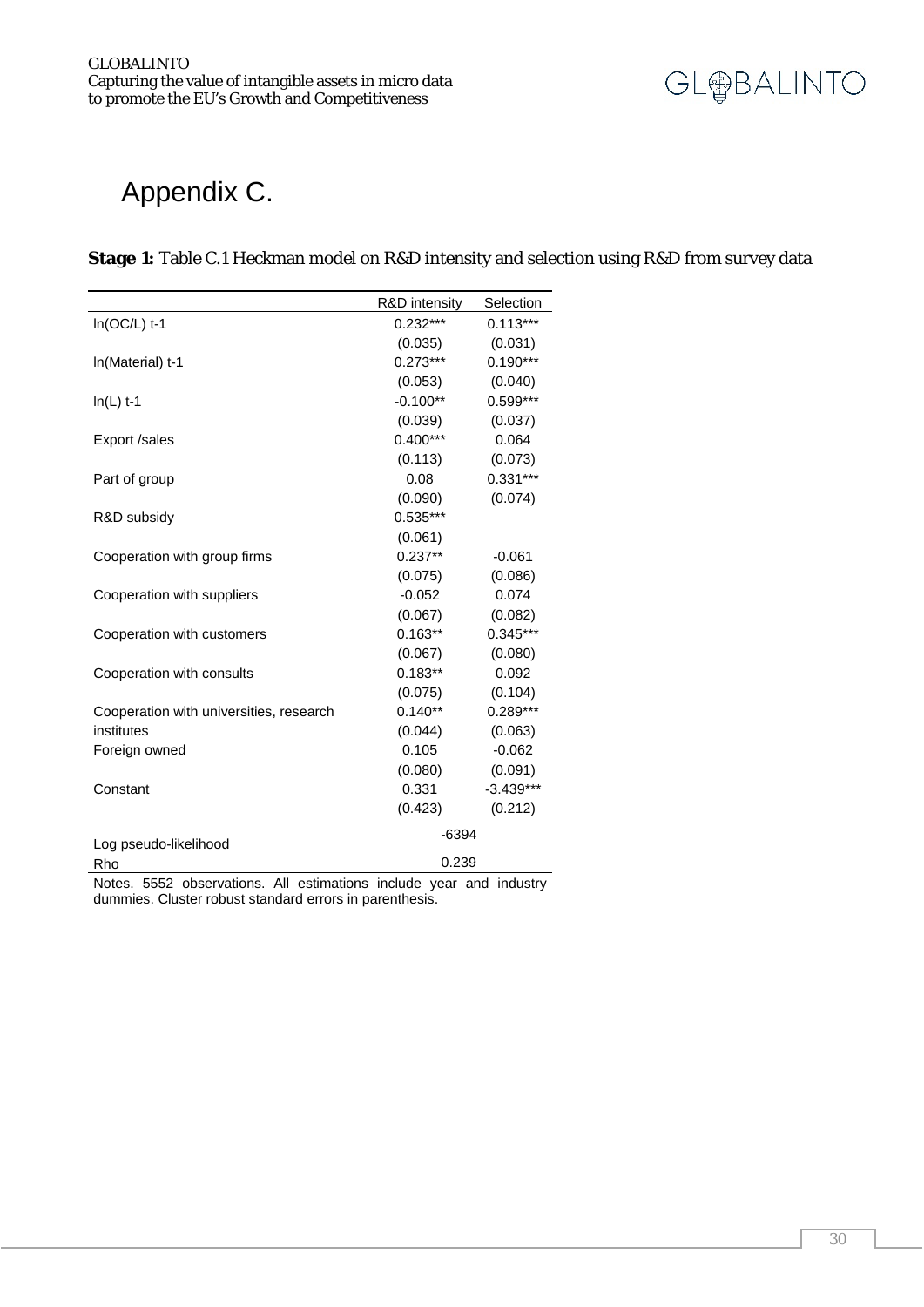**Stage 2:** Table C.2 Innovation output equations in probit, biprobit, and trivariate models using R&D from survey data.

|                                | $\overline{2}$ |            | $\mathbf{3}$ |            |            | 4          |            |            | 5          |            |            | 6          |            |            |            |
|--------------------------------|----------------|------------|--------------|------------|------------|------------|------------|------------|------------|------------|------------|------------|------------|------------|------------|
|                                | Product        | Product    | EI           | Product    | El res     | El pol     | Product    | EI         | $El_{reg}$ | Product    | EI res     | EI reg     | Product    | El pol     | El reg     |
| In(R&D/L broad) predicted      | $0.540***$     | $0.490***$ | $0.302***$   | $0.490***$ | $0.208**$  | $0.295***$ | $0.484***$ | $0.300***$ | 0.144      | $0.479***$ | $0.195**$  | $0.184**$  | $0.494***$ | $0.292***$ | $0.192**$  |
|                                | (0.091)        | (0.089)    | (0.081)      | (0.089)    | (0.078)    | (0.078)    | (0.089)    | (0.081)    | (0.090)    | (0.089)    | (0.077)    | (0.075)    | (0.088)    | (0.077)    | (0.076)    |
| $In(K/L)$ t-1                  | $-0.008$       | $-0.006$   | $0.302***$   | $-0.008$   | $0.033**$  | 0.007      | $-0.006$   | 0.02       | 0.001      | $-0.006$   | $0.036**$  | 0.008      | $-0.008$   | 0.008      | 0.011      |
|                                | (0.014)        | (0.014)    | (0.081)      | (0.014)    | (0.014)    | (0.014)    | (0.014)    | (0.014)    | (0.018)    | (0.014)    | (0.014)    | (0.015)    | (0.014)    | (0.014)    | (0.015)    |
| $In(OC/L)$ t-1                 | $-0.03$        | $-0.01$    | 0.021        | $-0.013$   | $-0.042$   | $-0.05$    | $-0.007$   | $-0.042$   | $-0.027$   | $-0.01$    | $-0.039$   | $-0.035$   | $-0.016$   | $-0.046$   | $-0.038$   |
|                                | (0.039)        | (0.038)    | (0.014)      | (0.038)    | (0.035)    | (0.035)    | (0.038)    | (0.036)    | (0.042)    | (0.038)    | (0.035)    | (0.036)    | (0.039)    | (0.035)    | (0.037)    |
| $In(L)$ t-1                    | $0.210***$     | $0.212***$ | $-0.047$     | $0.215***$ | $0.150***$ | $0.182***$ | $0.213***$ | $0.187***$ | $0.098***$ | $0.215***$ | $0.152***$ | $0.129***$ | $0.213***$ | $0.182***$ | $0.132***$ |
|                                | (0.027)        | (0.026)    | (0.036)      | (0.026)    | (0.024)    | (0.024)    | (0.026)    | (0.025)    | (0.028)    | (0.026)    | (0.023)    | (0.023)    | (0.026)    | (0.024)    | (0.023)    |
| Export sales share             | $-0.172**$     | $-0.062$   |              | $-0.089$   |            |            | $-0.061$   |            |            | $-0.091$   |            |            | $-0.097$   |            |            |
|                                | (0.072)        | (0.062)    |              | (0.064)    |            |            | (0.062)    |            |            | (0.065)    |            |            | (0.065)    |            |            |
| Cooperation with group firms   | $0.233**$      | $0.251**$  | $0.183***$   | $0.232**$  | $0.208**$  | $0.295***$ | $0.251**$  | $0.173*$   | $0.182**$  | $0.232**$  | 0.117      | $0.203**$  | $0.233**$  | 0.12       | $0.202**$  |
|                                | (0.094)        | (0.090)    | (0.025)      | (0.089)    | (0.078)    | (0.078)    | (0.090)    | (0.097)    | (0.090)    | (0.090)    | (0.085)    | (0.080)    | (0.089)    | (0.086)    | (0.080)    |
| Cooperation with suppliers     | $0.313***$     | $0.302***$ | $0.178*$     | $0.274***$ | $0.033**$  | 0.007      | $0.301***$ | $0.679***$ | $0.212**$  | $0.288***$ | $0.549***$ | $0.342**$  | $0.269***$ | $0.520***$ | $0.351***$ |
|                                | (0.083)        | (0.080)    | (0.098)      | (0.079)    | (0.014)    | (0.014)    | (0.080)    | (0.082)    | (0.095)    | (0.080)    | (0.074)    | (0.073)    | (0.080)    | (0.075)    | (0.072)    |
| Cooperation with customers     | $0.759***$     | $0.759***$ | $0.688**$    | $0.747***$ | $-0.042$   | $-0.05$    | $0.764***$ | $0.586***$ | $0.336***$ | $0.759***$ | $0.514***$ | $0.431***$ | $0.753***$ | $0.500***$ | $0.434***$ |
|                                | (0.083)        | (0.081)    | (0.082)      | (0.080)    | (0.035)    | (0.035)    | (0.080)    | (0.082)    | (0.092)    | (0.080)    | (0.073)    | (0.075)    | (0.080)    | (0.072)    | (0.075)    |
| Cooperation with consultants   | $-0.108$       | $-0.083$   | $0.569***$   | $-0.087$   | $0.150***$ | $0.182***$ | $-0.077$   | $0.186*$   | $0.224**$  | $-0.085$   | 0.134      | $0.238**$  | $-0.072$   | 0.125      | $0.217**$  |
|                                | (0.103)        | (0.098)    | (0.083)      | (0.095)    | (0.024)    | (0.024)    | (0.097)    | (0.111)    | (0.089)    | (0.096)    | (0.093)    | (0.082)    | (0.096)    | (0.094)    | (0.082)    |
| Cooperation with universities, | 0.101          | $0.103*$   | 0.175        | $0.110*$   | 0.122      | 0.135      | $0.106*$   | 0.097      | 0.047      | $0.113*$   | $0.154**$  | 0.054      | $0.110*$   | $0.133**$  | 0.052      |
| research institutes            | (0.063)        | (0.061)    | (0.111)      | (0.060)    | (0.083)    | (0.086)    | (0.061)    | (0.063)    | (0.056)    | (0.060)    | (0.057)    | (0.052)    | (0.061)    | (0.055)    | (0.051)    |
| Log-likelihood                 | $-2823$        | $-5139$    |              | $-7340$    |            | $-7112$    |            | $-7618$    |            |            | $-7507$    |            |            |            |            |
| Rho12                          |                |            | 0.750        |            | 0.645      |            |            | 0.641      |            |            | 0.661      |            |            | 0.748      |            |
| Rho <sub>13</sub>              |                |            |              |            | 0.671      |            |            | 0.489      |            |            | 0.489      |            |            | 0.307      |            |
| Rho <sub>23</sub>              |                |            |              |            | 0.874      |            |            | 0.779      |            |            | 0.779      |            |            | 0.507      |            |

Notes. 5552 observations. Product=product innovation, EI=environmental innovation, EI res=resource-saving EI, EI pol =pollution-reducing EI, EI reg= regulationdriven EI. All estimations include year and industry dummies. Cluster robust standard errors in parenthesis. \*\*\* significant at 1% level, \*\* significant at 5% level, \* significant at 10% level.